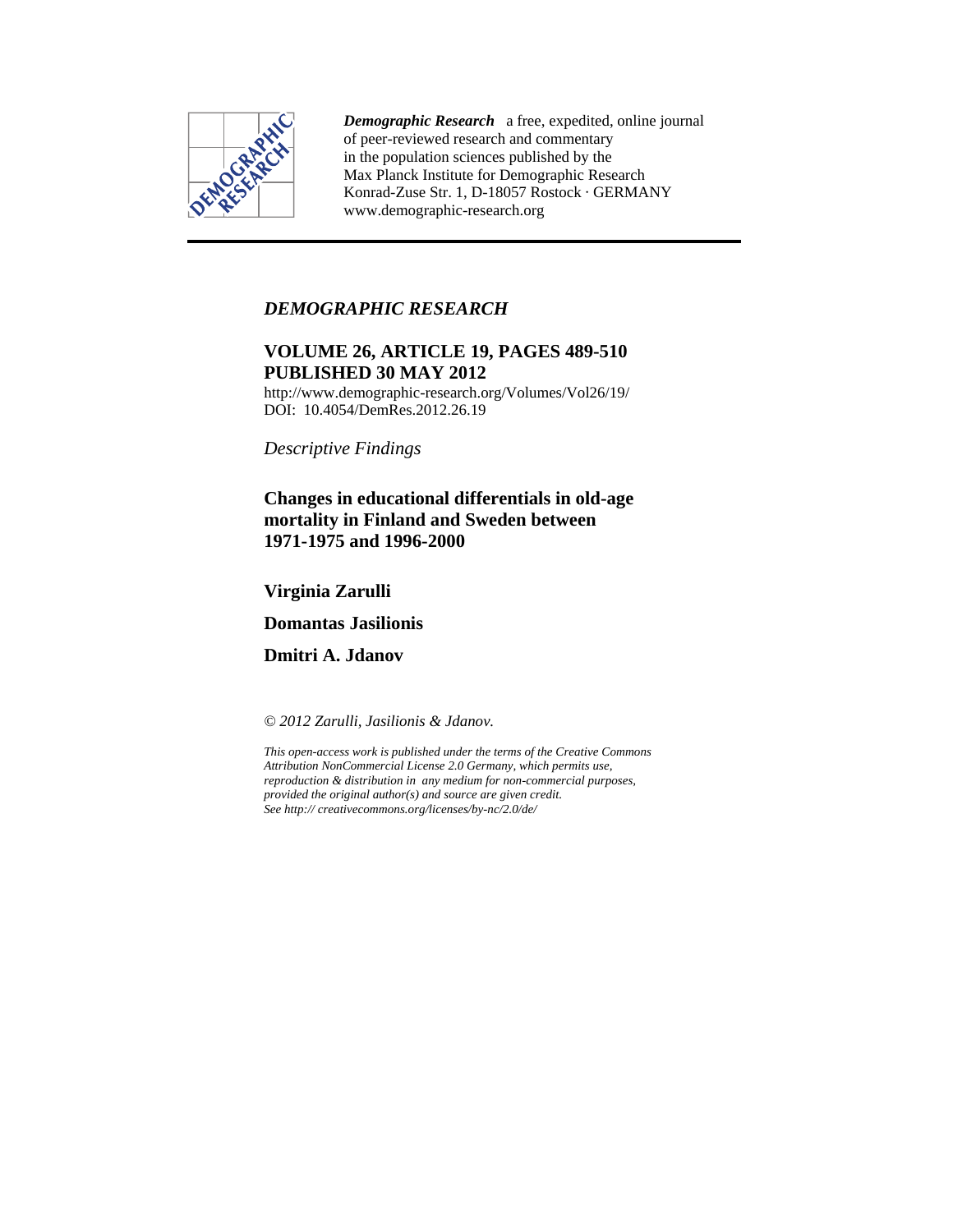# **Table of Contents**

| 1              | Introduction     | 490 |
|----------------|------------------|-----|
| $\overline{c}$ | Data and methods | 491 |
| 3              | Results          | 493 |
| $\overline{4}$ | Discussion       | 497 |
| 5              | Acknowledgments  | 501 |
|                | References       | 502 |
|                | Appendix         | 506 |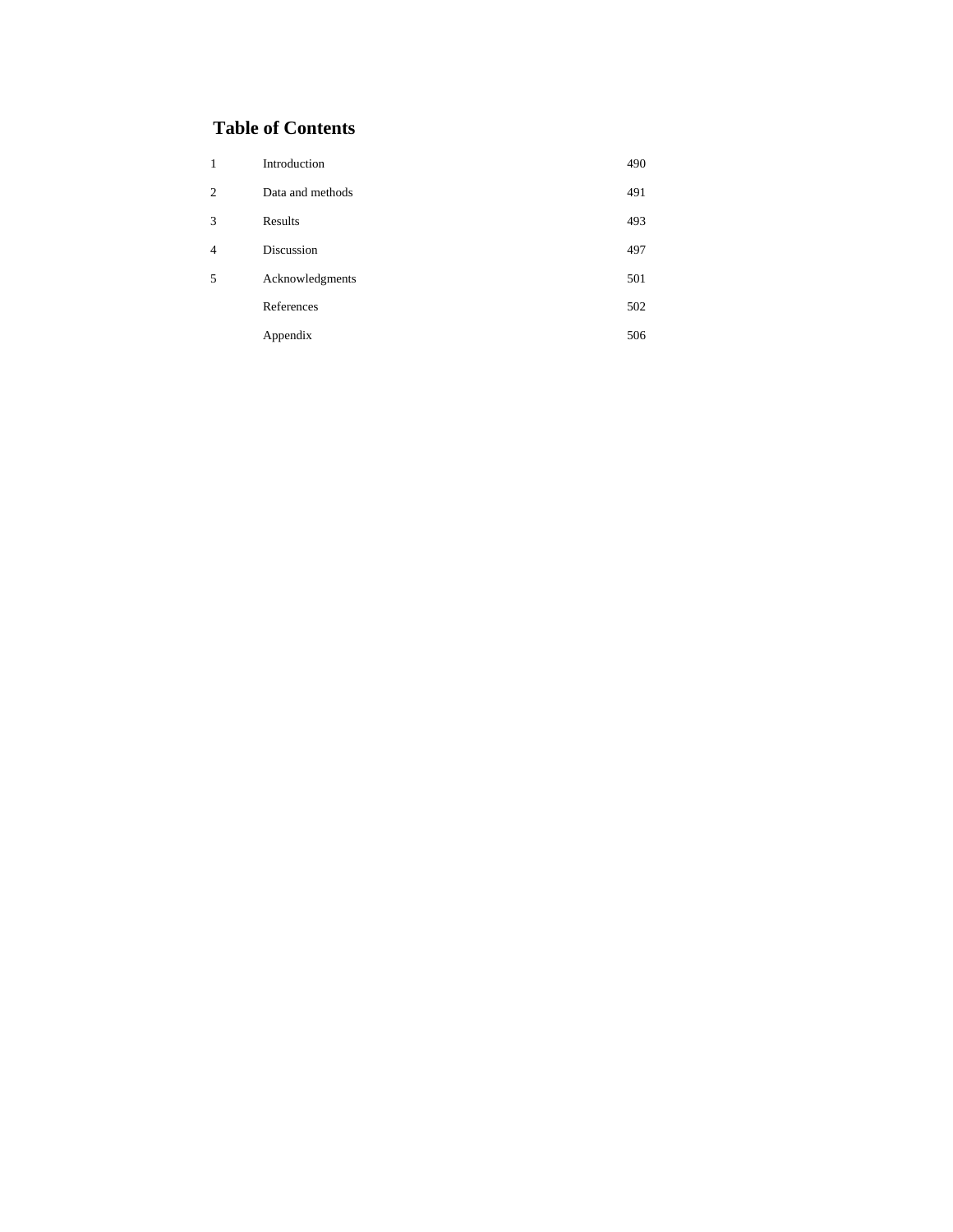# **Changes in educational differentials in old-age mortality in Finland and Sweden between 1971-1975 and 1996-2000**

**Virginia Zarulli[1](#page-2-0),2 Domantas Jasilionis[2](#page-2-1) Dmitri A. Jdanov2,[3](#page-2-2)**

# **Abstract**

### **BACKGROUND**

The majority of the studies on developed countries confirm that socioeconomic mortality inequalities have been persisting or even widening. It has also been suggested that inequalities have increased at old ages.

## **OBJECTIVE**

In this study we systematically assess the direction and magnitude of changes in mortality differences at old ages in Sweden and Finland over the period 1971 to 2000.

### **METHODS**

The vast majority of the findings on mortality differentials rely on life table or aggregated mortality measures. However, conventional mean lifespan (life expectancy) hides important characteristics of the distribution of lifespan. Modal age at death and measures of disparity provide additional important insights into longevity, especially when focusing on mortality and survival at old ages. In this paper we use high quality census-linked data and both conventional life expectancy and distribution of life span measures.

### **RESULTS**

l

We found that the educational gap in life expectancy at age 65 and the total amount of mortality inequality by education, as reflected by average inter-group difference, increased in both countries. With the exception of Swedish females, the corresponding gap in modal age at death decreased.

<sup>&</sup>lt;sup>1</sup> "La Sapienza" University of Rome, Department of Statistics, Rome, Italy.

 $^{2}$  Max Planck Institute for Demographic Research, Rostock, Germany.

<span id="page-2-2"></span><span id="page-2-1"></span><span id="page-2-0"></span><sup>&</sup>lt;sup>3</sup> New Economic School, Moscow, Russia.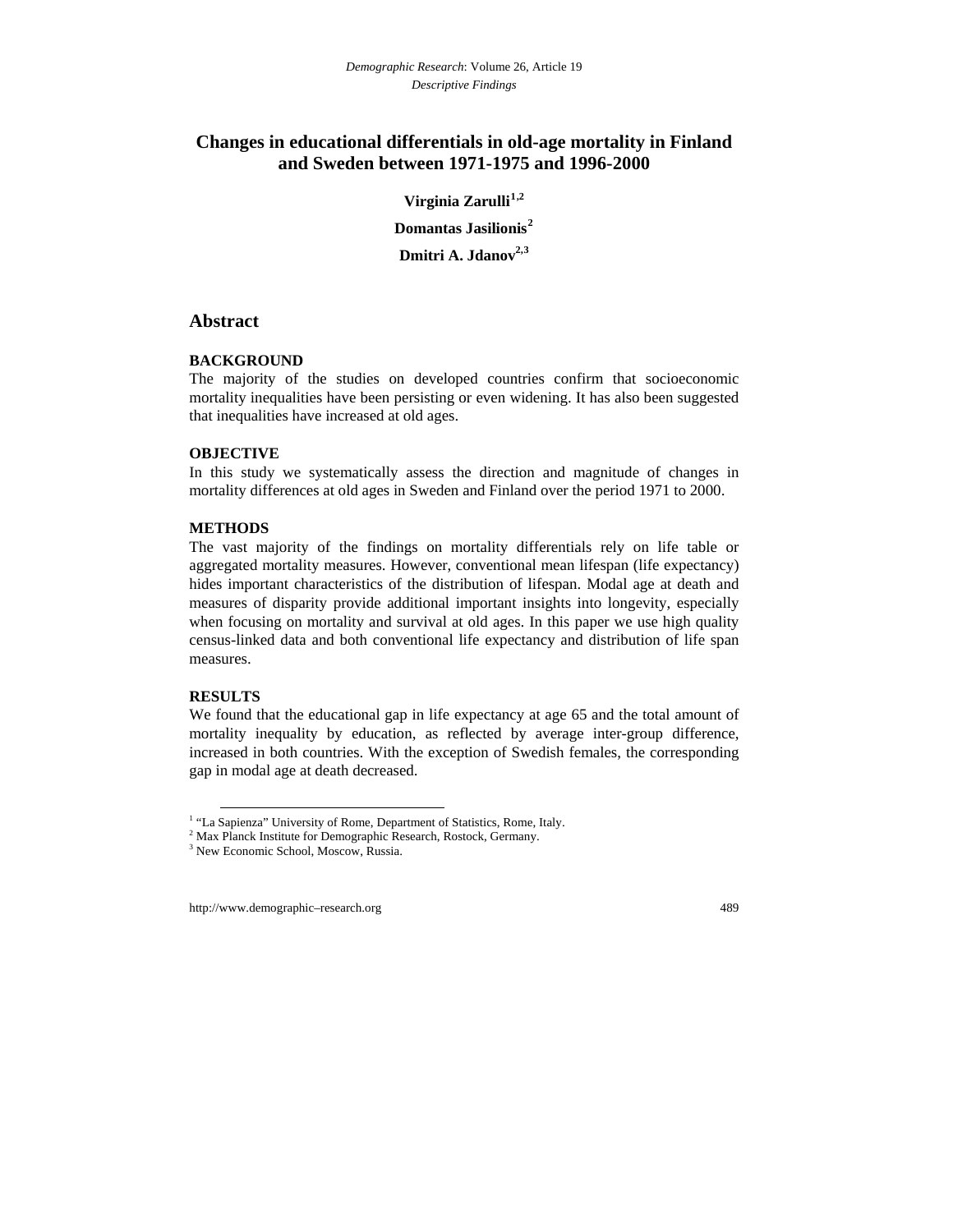### **CONCLUSIONS**

Although the results suggest that the life expectancy gap is largely explained by differential mortality due to cardiovascular system diseases, the role of other causes of death (especially cancers) has also increased.

# **1. Introduction**

Several decades ago it was suggested that the emergence of universal welfare states might eventually lead to a decrease in health inequalities. However, the findings from national and international studies confirm that socioeconomic mortality differences remained at the same level or even increased in the majority of European countries, including the Nordic countries with strong egalitarian policies (Hattersley 1997; Kunst et al. 2004; Mackenbach 2006; Marmot and McDowall 1986; Shkolnikov et al. 2011; Strand et al. 2010; Valkonen 2001; Valkonen et al. 1993).

Most of the existing studies on health inequalities focus on adult ages. Meanwhile, several studies have confirmed that notable mortality differences also persist late in life (Hoffmann 2011; Huisman et al. 2004; Martelin 1994, 1996; Olausson 1991). There are only a few studies providing long-term data on the trends in socioeconomic inequalities in mortality at old ages. The prior findings based on the longitudinal data for Finland provide conflicting evidence about the direction of trends in inequalities at older ages. For example, Valkonen et al. (1993) have shown that, during the 1980s, educational differences in life expectancy at age 60 grew slightly for males but diminished for females. Martelin, Koskinen and Valkonen (1998) suggest that mortality differentials by education and occupation among the oldest-old (above age 80) remained unchanged throughout the 1970s and 1980s.

One of the most important obstacles to studying long-term trends in socioeconomic mortality differentials at old ages is the lack of reliable census-linked data. Such data covering longer periods are available only for a few countries. Thanks to a long history of population registers, the Nordic countries maintain census-linked databases dating back to the 1960s or 1970s. The majority of studies on mortality differentials use life table or aggregated mortality measures and provide simple range measures of inequality, such as mortality rate ratios or mortality rate difference. Recently more advanced measures such as slope index of inequality (SII), average inter-group difference (*AID*), or Gini coefficient have been increasingly used for studying mortality differentials (Shkolnikov et al. 2011).

With the increasing importance of "delayed aging" (Kannisto 2001) it has been understood that the conventional mean lifespan (life expectancy) measure may hide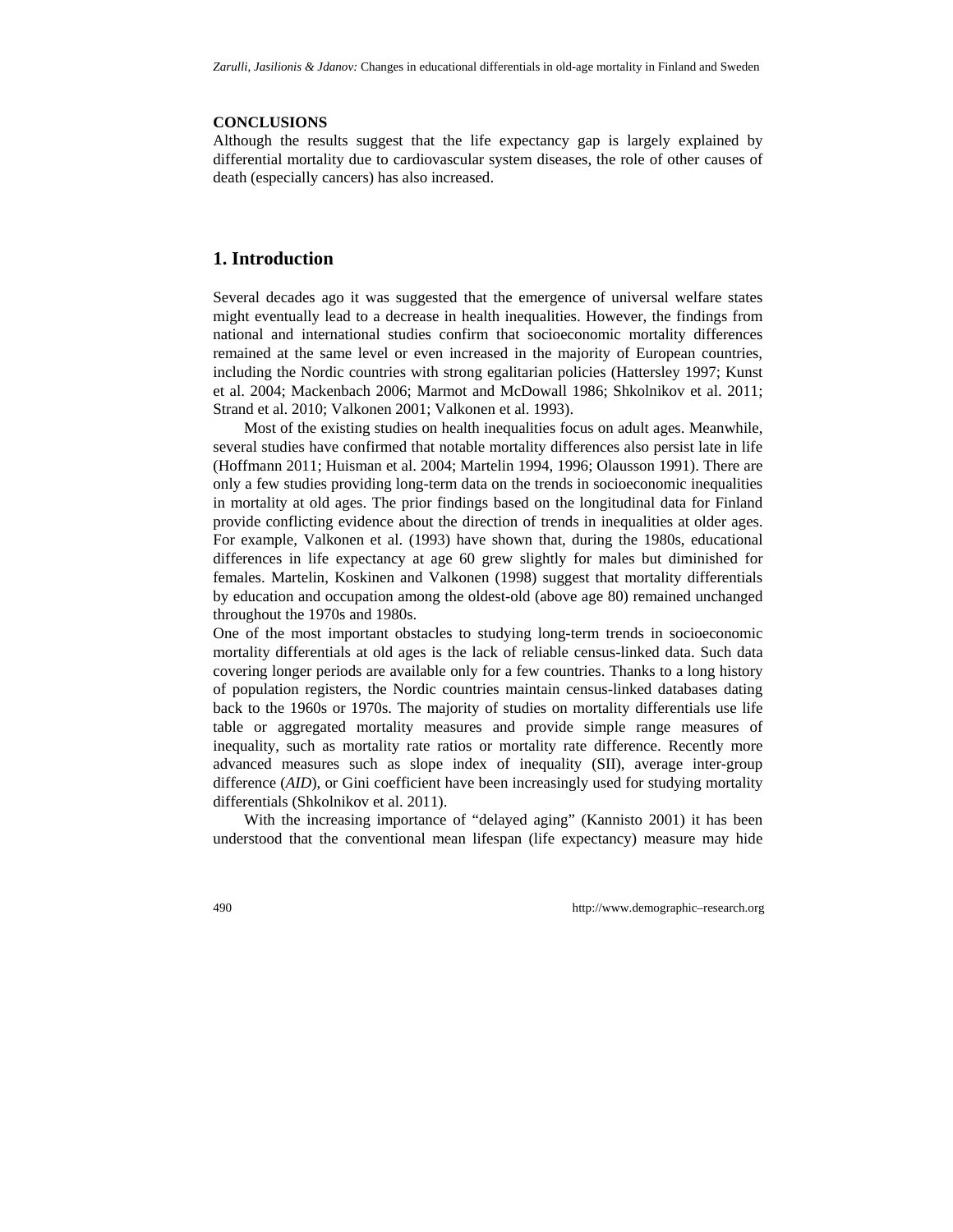some characteristics of population health such as the most typical length of life (modal age at death) and specifics of the distribution of life span (Kannisto 2000, 2001; van Raalte et al. 2011). Both the mode and measures of life span disparity may be considered good alternatives for measuring survival at old ages, because they are much less dependent on child and premature mortality (Kannisto 2001). These two measures also provide important insights for studying old age related health issues such as survival at old ages and mortality compression (Canudas-Romo 2008; Cheung et al. 2005; Cheung and Robine 2007; Kannisto 2001). Considering differences in mode and life span inequality also sheds more light on socioeconomic mortality differentials. For example, van Raalte et al. (2011) have shown that lower socioeconomic groups have shorter life spans and, at the same time, show higher life span variation.

This study aims to assess the direction and the magnitude of changes in mortality differences by education at old ages in Sweden and Finland over the period from 1971 to 2000. Besides conventional life expectancy at age 65, modal age at death and the life span disparity measure were used to describe more thoroughly the specifics of old-age mortality within each education group. The changes in total amount of mortality inequality were assessed using average inter-group difference (AID), which accounts for mortality in all population groups and considers the population weights of each group. Finally, age- and cause- decomposition of life expectancy differences between low and high education groups was performed in order to shed more light on the changing causal mechanisms behind mortality inequality at old ages in both countries.

## **2. Data and methods**

The census-linked mortality datasets were provided by Statistics Finland and Statistics Sweden. For Finland census-based information was linked with the death registration of the five calendar years after the 1970 and 1995 censuses. For Sweden the educationspecific counts on the deceased and survivors was obtained via linkage of deaths to the 1960 and 1990 censuses. The annual data for both countries covering each of the five (Finland) or ten (Sweden) follow-up years after the censuses were aggregated to the two five-year periods (1971-1975 and 1996-2000).

As a measure of social class we use education level, which refers to the human capital gained early in life (Mirowsky and Ross 2003). We chose two extreme and broad education classes (high and low education) to measure the magnitude of the life expectancy gap. We believe that this restriction avoids potential biases due to: 1) changes in education systems within each country 2) cross-country differences in education systems. The 'high' education category refers to individuals with completed university or college education, whereas the 'low' education category refers to those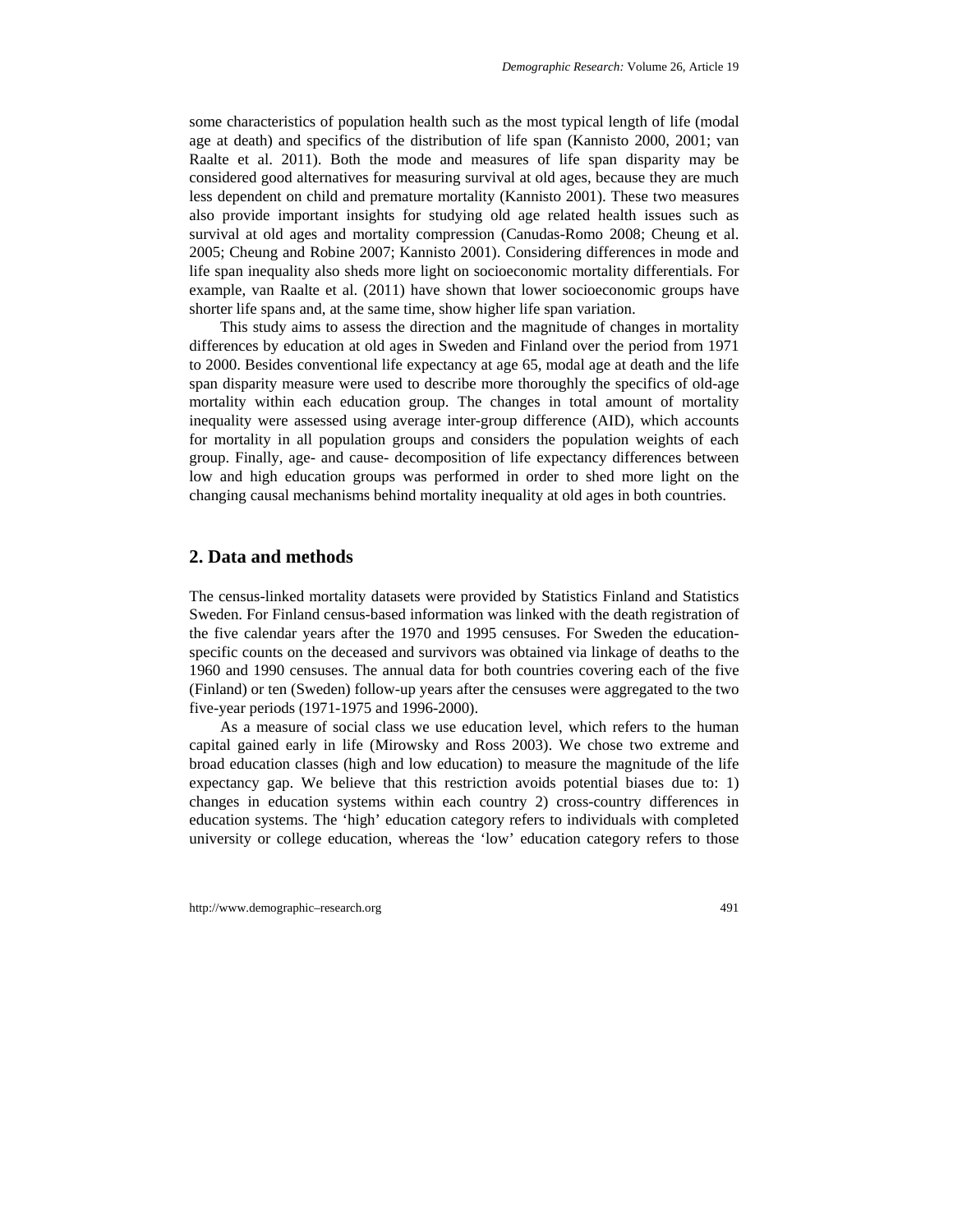with lower than secondary education (or whose education is unknown). Similar definitions were applied in the previous Nordic studies (Valkonen 1993; Valkonen, Sihvonen and Lahelma 1997).

The distribution of deaths and person years of exposure is shown in Table 1.

| <b>Table 1:</b> | Person years and number of deaths (thousands) at age 65+ by sex |
|-----------------|-----------------------------------------------------------------|
|                 | and level of education in Finland and Sweden between 1971-1975  |
|                 | and 1996-2000                                                   |

|         | Men          |         |               |                |         |        | Women        |         |        |                |         |        |  |
|---------|--------------|---------|---------------|----------------|---------|--------|--------------|---------|--------|----------------|---------|--------|--|
|         | 1971-1975    |         |               | 1996-2000      |         |        | 1971-1975    |         |        | 1996-2000      |         |        |  |
|         | Person years |         | <b>Deaths</b> | Person years   |         | Deaths | Person years |         | Deaths | Person years   |         | Deaths |  |
|         | $-$ (%)      |         |               | $-$ (%)        |         |        | $-$ (%)      |         |        | $-(\%)$        |         |        |  |
| Finland |              |         |               |                |         |        |              |         |        |                |         |        |  |
| High    | 38.85        | (4.50)  | 2.29          | 119.65         | (8.39)  | 4.77   | 46.14        | (3.14)  | 1.76   | 122.61         | (5.23)  | 4.01   |  |
| Medium  | 72.12        | (8.35)  | 4.32          | 252.49         | (17.71) | 11.57  | 101.36       | (6.90)  | 3.79   | 379.71         | (16.19) | 12.62  |  |
| low.    | 753.14       | (87.16) | 57.37         | 1053.25        | (73.89) | 65.92  | 1320.82      | (89.95) | 70.48  | 1842.63        | (78.58) | 91.61  |  |
| Tot.    | 864.11       | (100)   | 63.98         | 1425.40        | (100)   | 82.26  | 1468.32      | (100)   |        | 76.03 2344.96  | (100)   | 108.23 |  |
| Sweden  |              |         |               |                |         |        |              |         |        |                |         |        |  |
| High    | 86.51        | (3.39)  | 4.36          | 336.99         | (10.63) | 12.31  | 39.69        | (1.24)  | 1.24   | 299.88         | (6.98)  | 6.78   |  |
| Medium  | 66.53        | (2.61)  | 3.66          | 717.94         | (22.65) | 34.01  | 19.22        | (0.60)  | 0.57   | 734.96         | (17.11) | 21.01  |  |
| Low     | 2396.09      | (94.00) |               | 158.21 2114.14 | (66.71) | 142.91 | 3152.18      | (98.17) |        | 152.65 3259.81 | (75.90) | 180.44 |  |
| Tot.    | 2549.13      | (100)   |               | 166.22 3169.06 | (100)   | 189.23 | 3211.09      | (100)   |        | 154.45 4294.65 | (100)   | 208.23 |  |

We grouped causes of death into the following categories: 1) cerebrovascular, circulatory diseases; 2) heart diseases; 3) lung cancer; 4) breast cancer (for women) or prostate cancer (for men); 5) stomach cancer; 6) intestine cancer; 7) uterus cancer (for women only); 8) other neoplasms; 9) mental disorders, and the diseases of the nervous system (including Alzheimer's disease), senility; 10) respiratory, infectious diseases; 11) other diseases; 12) accidental falls; 13) suicides; 14) other external causes; 15) illdefined, unknown causes. Table A1 in the Appendix provides detailed information about the selected causes of death (ICD8 codes for 1971-1975 and ICD10 codes for 1996-2000). The percentage of deaths due to ill-defined causes is very low in both countries (below 0.25% for both time points).

For both high and low education groups, life expectancy at age 65 and modal age at death (after age 65) were calculated using conventional methods (Chiang 1984; Kannisto 2001). The measure of life span disparity after age 65 (the shortest age interval in which 50% of all life table deaths after age 65 occur (C50)) was calculated according to the algorithm proposed by Kannisto (2000). This measure has an advantage over mode- or mean-based measures, such as standard deviation from the mode or inter-quartile range, because it is completely free from age scale and is more suitable for locating the greatest concentration of life table deaths (Kannisto 2000). As recommended by Kannisto (2000, 2001), the modal age at death and C50 measure were calculated using smoothed life table deaths. The standard function *loess* implemented in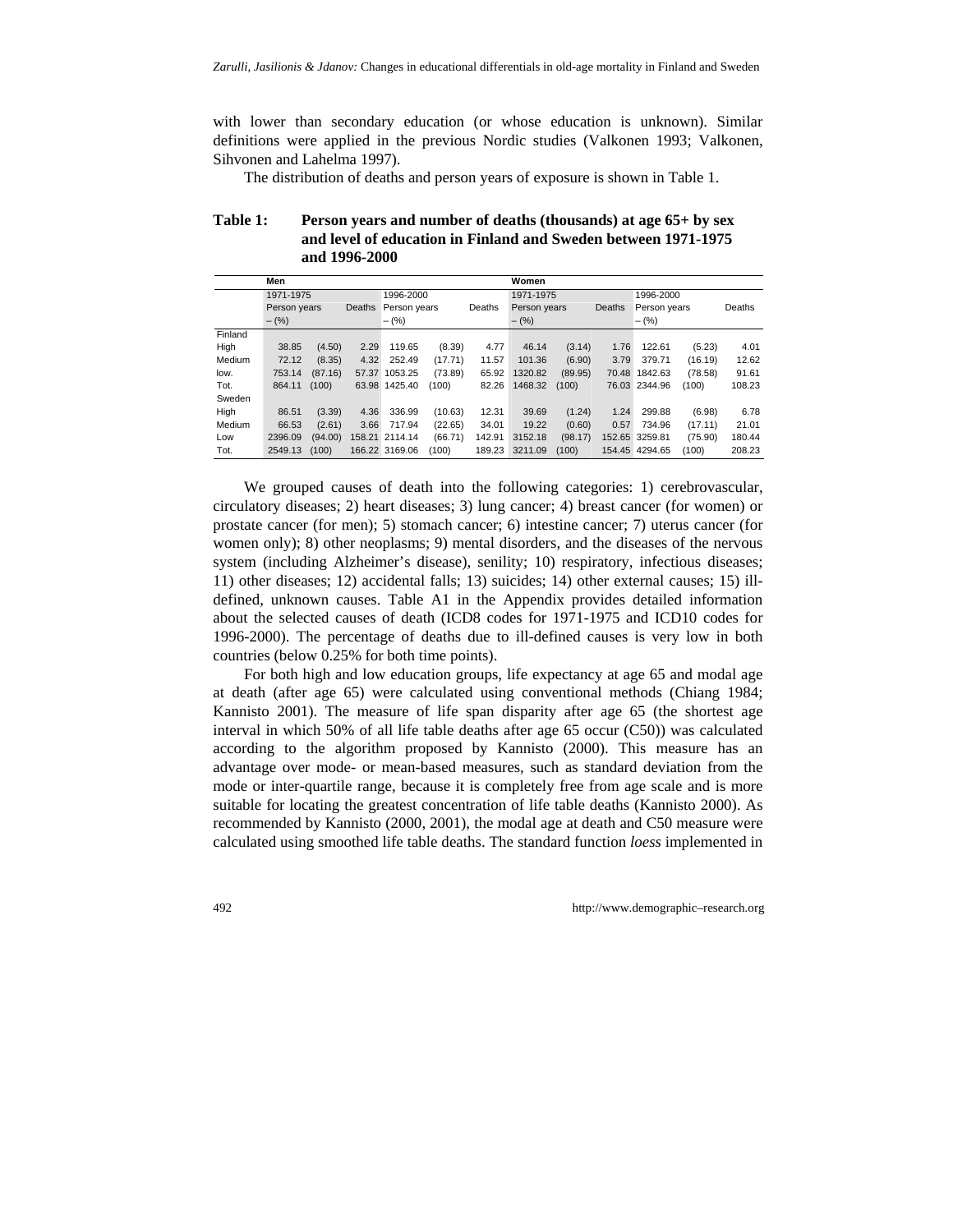the program R (R Development Core Team 2010) was applied for this purpose, using a low degree of smoothing.

The age- and cause- decomposition of differences in life expectancy between high and low education groups was performed using the algorithm for decomposition of differences between aggregate demographic measures (Andreev, Shkolnikov and Begun 2002).

The full amount of mortality inequality was measured using average inter-group difference in mortality (AID). This measure is defined as the population-weighted average of mortality differences across all pairs of group-specific standardized death rates and measured as number of deaths per 1000 person years of exposure (Shkolnikov et al. 2011).

# **3. Results**

#### *Changes in remaining life expectancy at age 65*

From 1971-75 to 1996-2000 male and female life expectancy at age 65 increased for both high and low education groups (Fig.1). However, there were notable differences in improvement by education group: highly educated males and females benefited from more rapid life expectancy increases than lower educated males and females. Highly educated Finnish males experienced the largest improvement (4.1 years), whereas low educated Swedish males showed the least progress (only 1.8 years). As a consequence the life expectancy gap increased. In Finland the gap grew notably only among males (from 1.9 to 3.2 years), whereas the increase was negligible for females (2.0 and 2.3 years, respectively). In Sweden the gap almost doubled for males (from 1.4 to 2.7 years) and increased by about 1.5 times for females (from 2.1 to 3.2 years).

#### *Changes in modal age at death and life span disparity (after age 65)*

Table 2 shows the changes in modal age at death (after age 65) in both countries between 1971-75 and 1996-2000. As expected, the modal age at death shifted to older ages from 1971-1975 to 1996-2000 for both education groups. The increase in male modal age at death was particularly significant for Finnish males (8.3-8.4 years for both education groups), whereas it was less important for Swedish males (1.9 and 4.2 years for high and low education groups, respectively).

The increase in female modal age at death was similar for both educational groups and countries (4-5 years). By the end of the period covered, highly educated males and females in both countries reached very advanced modal ages at death (around 85-86 years for males and 89-90 years for females). The modal age remained substantially lower for lower educated Finnish and Swedish males (81 and 83 years, respectively).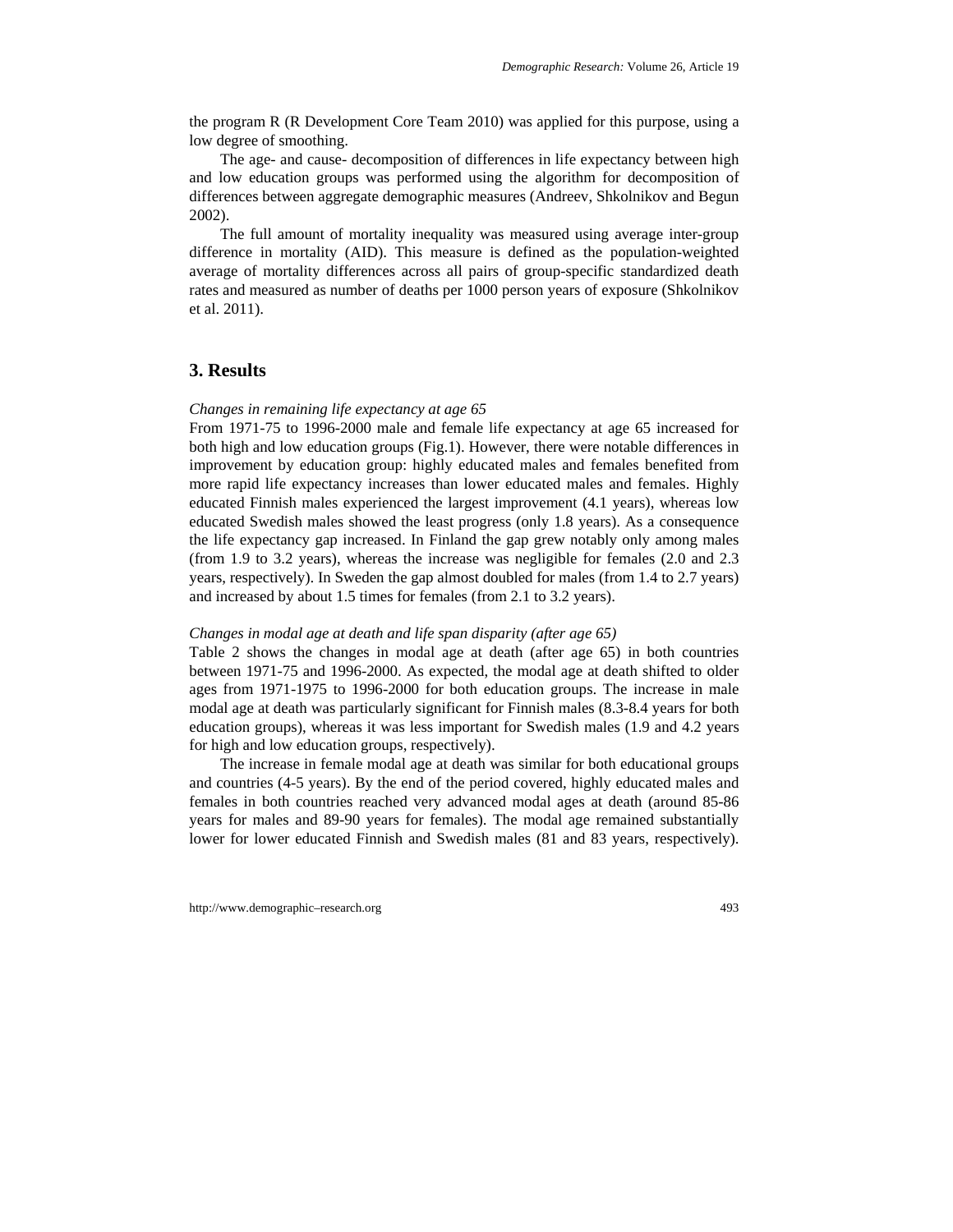This disadvantage was much less pronounced among lower educated females in both countries.



**Figure 1: Trends in life expectancy at age 65 between 1971-1975 and 1996-2000** 

Men, Low Education ·-·-·· Women, Low Education ----

From 1971-75 to 1996-2000 the difference in modal age at death between high and low education groups decreased among Finnish women (from 3.7 to 2.6 years) and Swedish males (from 5.2 to 2.9 years). At the same time it remained almost the same for Finnish males (around 4.6 years) and slightly increased for Swedish females (from 1.7 to 2.1 years).

Table 2 points to contradictory changes in lifespan disparity (after age 65) within each educational group. In 1971-75, with the exception of Swedish females, lifespan variation was even higher in the high education group than in the low education group. In 1996-2000 life span disparity became higher in the low education group.

For males, disparity remained at the same level or slightly increased. The most notable growth was observed among Finnish males with low education, whereas highly educated Swedish males showed a moderate decrease (Table 2). Lifespan disparity for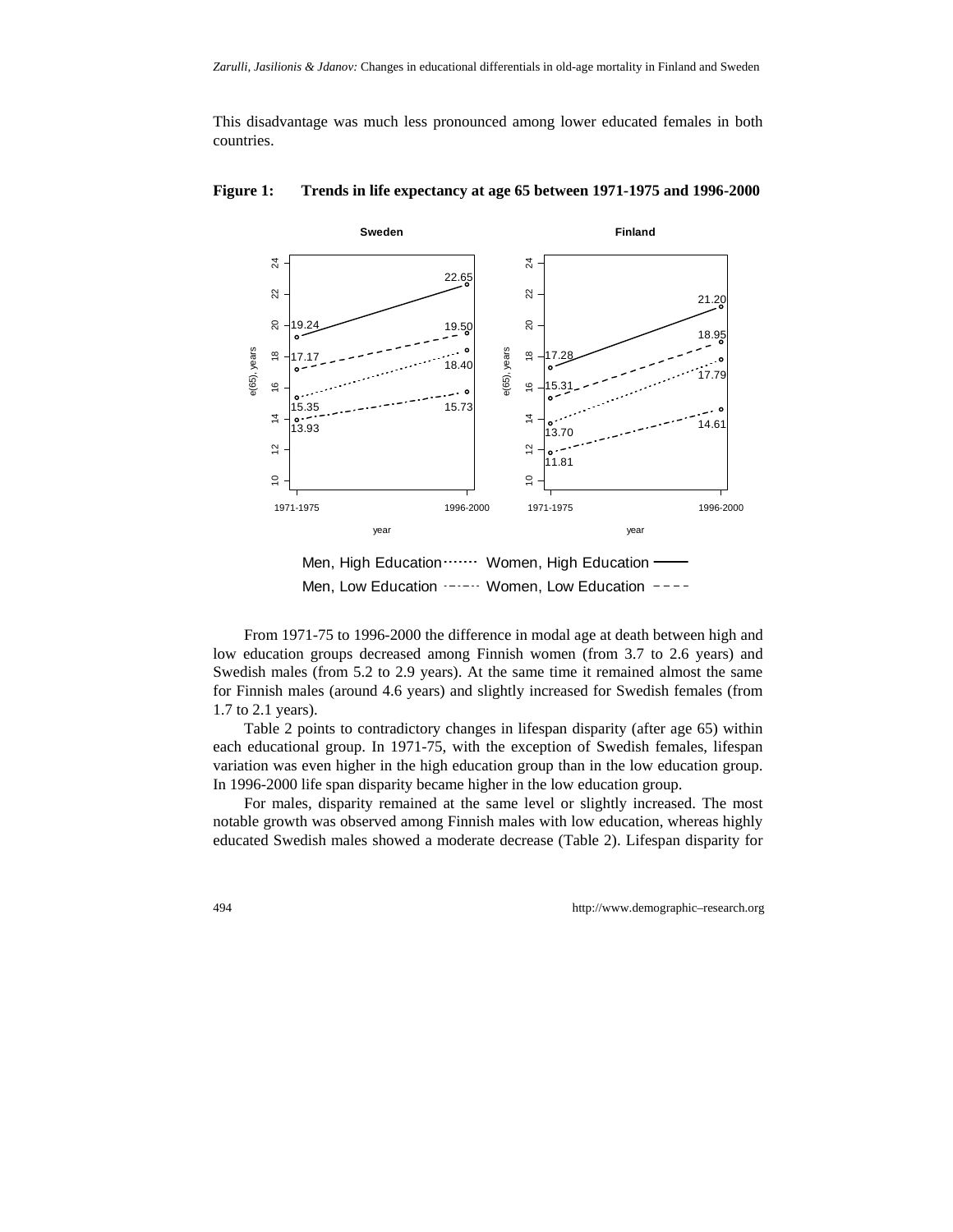lower educated Finnish females and for both education groups among Swedish females remained at about the same level. At the same time highly educated Finnish females showed some decrease (Table 2).

| <b>Table 2:</b> | Modal age at death, shortest age interval within which 50% of life |
|-----------------|--------------------------------------------------------------------|
|                 | table deaths occur (C50) and their difference between high and low |
|                 | education groups, for men and women in Sweden and Finland          |
|                 | in 1971-1975 and 1996-2000                                         |

|           | Men   |             |      |                  |     |      |                                    | Women |      |                        |                   |      |
|-----------|-------|-------------|------|------------------|-----|------|------------------------------------|-------|------|------------------------|-------------------|------|
|           | Mode  |             |      | C <sub>50</sub>  |     |      | Mode                               |       |      | C <sub>50</sub>        |                   |      |
|           | High  | Low         | Diff | High             | Low | Diff | High                               | Low   | Diff | Hiah                   | Low               | Diff |
| Finland   |       |             |      |                  |     |      |                                    |       |      |                        |                   |      |
| 1971-1975 |       | 77.16 72.55 |      | 4.61 11.47 10.87 |     |      | 0.60 85.10 81.38                   |       |      | 3.72 11.06 10.83       |                   | 0.23 |
| 1996-2000 |       | 85.46 80.97 |      |                  |     |      | 4.49 11.65 11.89 -0.24 89.12 86.50 |       |      | 2.62 10.55 10.86 -0.31 |                   |      |
| Sweden    |       |             |      |                  |     |      |                                    |       |      |                        |                   |      |
| 1971-1975 | 84.09 | 78.87       |      |                  |     |      | 5.22 11.91 11.45 0.46 85.67 83.99  |       | 1.68 |                        | 10.62 11.37 -0.75 |      |
| 1996-2000 | 86.01 | 83.08       |      |                  |     |      | 2.93 11.48 11.73 -0.25 89.57 87.46 |       | 2.11 |                        | 10.63 11.28 -0.65 |      |

*Age- and cause- contributions to the educational difference in the remaining life expectancy at age 65* 

Figure 2 shows age and cause contributions to the life expectancy gap between low and high education groups. To simplify the figure the 15 categories of causes of death have been aggregated into 10 groups (tables A2 and A3 in the Appendix report the contributions of the 15 causes of death). For males it can be seen that the educational gap in Finland is much more dependent on the mortality excess of lower educated males at younger ages (65-74 years), whereas the age-specific contributions in Sweden were more evenly distributed. Among females the overall life expectancy gap was more dependent on mortality differences at oldest ages. Furthermore, the contributions of these age groups to the educational difference increased over time (Fig. 2).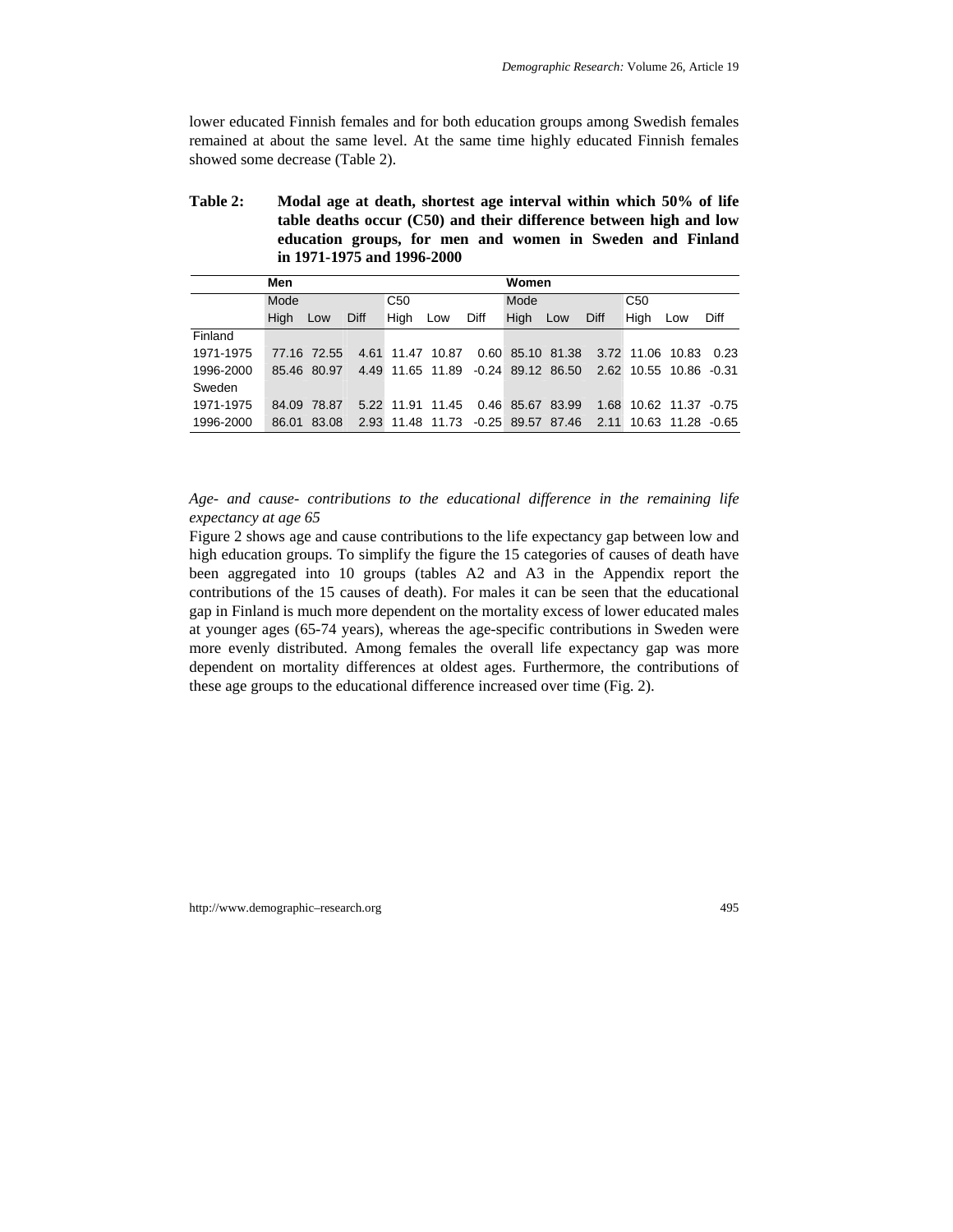**Figure 2: Age-cause specific components of difference in life expectancy at age 65 between low educated group and highly educated group in 1971-1975 and 1996-2000** 

#### **a) Men**



In respect to the contribution of causes of death, the two countries show some common features, but some differences can also be observed. As expected, cardiovascular system diseases (heart diseases, cerebrovascular system diseases, and other cardiovascular system diseases) represent the largest contribution to the life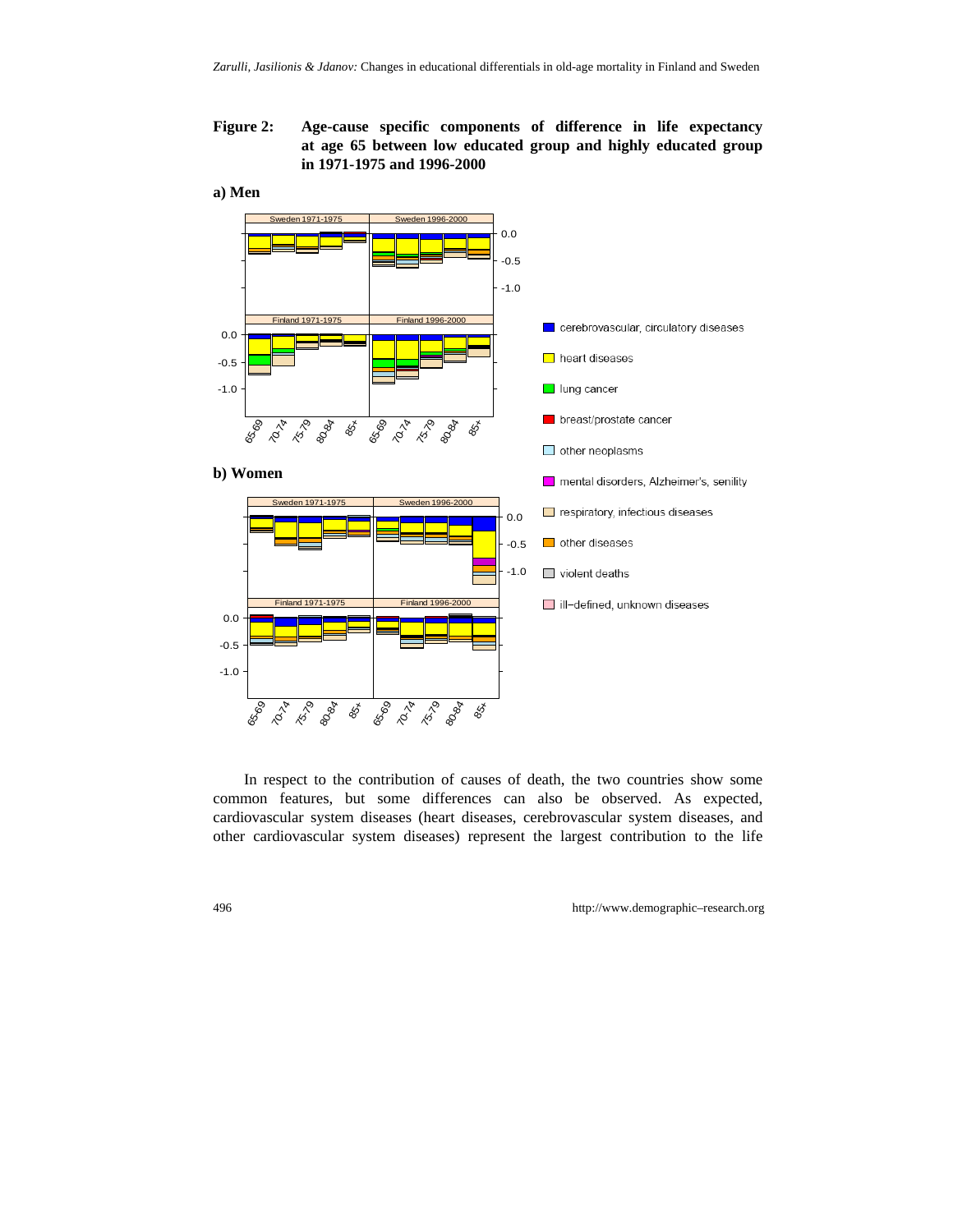expectancy gap between high and low education groups at all ages. However, the overall share of cardiovascular diseases decreased over time. For example, in Sweden, they explained about 70% of the total male and female life expectancy gap in 1971-75, whereas thirty years later this contribution has decreased to 60%. At the same time the importance of other causes increased. The shares of cancers (except lung, breast, and prostate cancer) grew in both countries. This growth was more pronounced for women than for men. In 1996-2000 this group of causes explained about 9% of the educational female life expectancy gap and about 6% of the male life expectancy gap. According to the literature (Strand et al. 2007), breast cancer usually shows an opposite social mortality gradient. Such a gradient persisted in Sweden and Finland for both time points. By contrast, the initial advantage of low educated men regarding mortality from prostate cancer disappeared.

The study also points to some differences between the two countries. The contribution of smoking-related lung cancers to male life expectancy difference between high and low education groups was much bigger in Finland (15% in 1971-75 and 13% in 1996-2000) than in Sweden (less than 2% in 1971-1975 and 5% in 1996- 2000). Among women, on the contrary, lung cancer represents a smaller contribution and shows a general tendency to reverse the pattern from a situation favorable to lower classes to one where the advantage disappears, in agreement with the "smoking epidemiological transition" (Lopez, Collishaw and Piha 1994).

As for other causes of death, respiratory and infectious diseases were also important components of the life expectancy gap, especially in Finland. Finally, we found that contributions of old age related diseases (mental disorders, Alzheimer's, and senility) increased. These causes of death seem to be more important for the female life expectancy gap, especially in Sweden, where their contribution grew from slightly more than 1% in 1971-1975 to 6% in 1996-2000.

## **4. Discussion**

This study systematically examined changes in the educational gap in old age mortality in Finland and Sweden from 1971-75 to 1996-2000. In order to capture different aspects of survival at old ages we used two measures of longevity – life expectancy at 65 and modal age at death. In order to reveal possible relationships between changes in survival and the mortality compression process, we applied a measure of life span disparity – the shortest age interval in which 50% of life table deaths after age 65 occur. Simultaneous usage of the three aforementioned measures allows more objective assessment of survival at old ages than using one arbitrary chosen indicator. For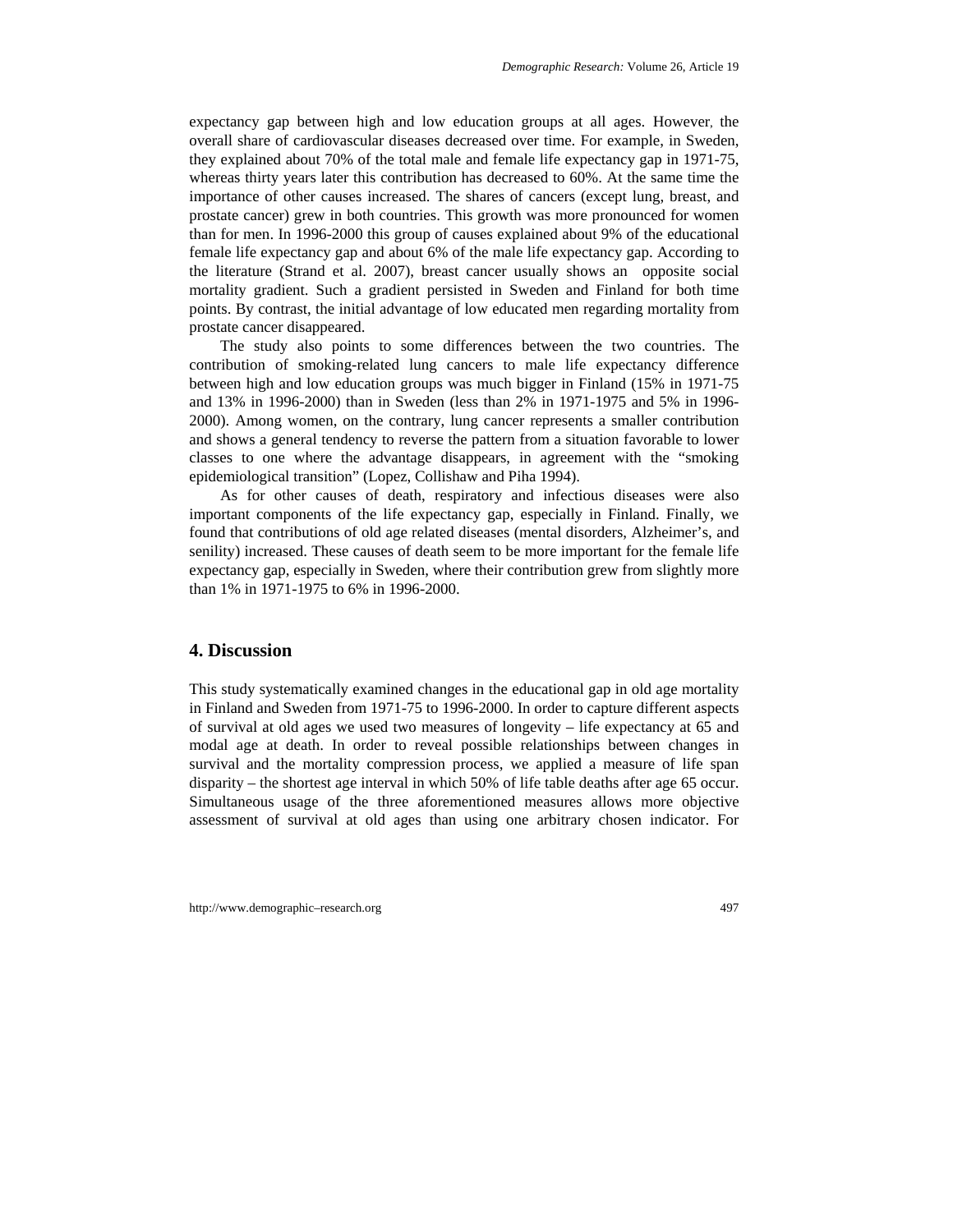example, Kannisto (2001) suggests that "as compression and rectangularization [of survival curve] advance, the mode becomes the central indicator of the length of life".

The findings show that the gap in life expectancy at age 65 increased for both sexes and in both countries. This confirms prior findings that socioeconomic mortality inequalities have also been widening at old ages. Interestingly, the educational differences in the most typical age at death (modal age at death) decreased for both sexes in Finland and for males in Sweden. These contradictory findings can be explained by peculiar features of the two measures, which capture different aspects of survival. First, life expectancy depends on mortality rates and distribution of life table deaths across the whole age range. Second, the modal age at death only refers to the most typical age at which most of the life table deaths occur and does not take the distribution of deaths, i.e., dispersion, into account. The contradictory pattern of converging modal age at death and diverging life expectancy can be interpreted in the light of increased dispersion among low educational groups. Their slower increasing life expectancy indicates that more deaths occurred below the modal age at death, which is reflected by the increased dispersion. This is consistent with the finding that greater lifespan variation in lower educated groups is largely determined by conditions causing death at younger ages (van Raalte et al. 2011).

The study found that the life expectancy advantage of high education groups in Sweden and Finland is largely attributable to better progress in reducing mortality at younger ages. However, despite slower health progress at younger ages, increases in the modal age at death in the low education group were either parallel with or even faster than in the high education group. The only exception to this pattern is Swedish females showing simultaneous decreases in the gaps in both measures.

The cause-specific decomposition analyses suggest the potential factors explaining the life expectancy gap in both countries. We found that, besides cardiovascular system diseases, the role of other causes of death (especially cancers) has also increased. The increasing disadvantage of lower educated males in lung cancer mortality should be of particular concern to health policy in Finland. Among females this cause of death remained less important, but it is likely that its role will increase in the near future, in agreement with the "smoking epidemiological transition" (Lopez et al. 1994; Mackenbach 2006). Selected mental and nervous system diseases (including Alzheimer's disease) made smaller but increasingly important contributions, especially among females.

This study focuses on the life expectancy differences between two extreme educational groups (high education group versus low education group). This allowed the identification of the maximal life expectancy difference and the description of ages and causes of death responsible for the disadvantaged position of the low education group. It has been argued that such simple range measures of mortality inequality (e.g.,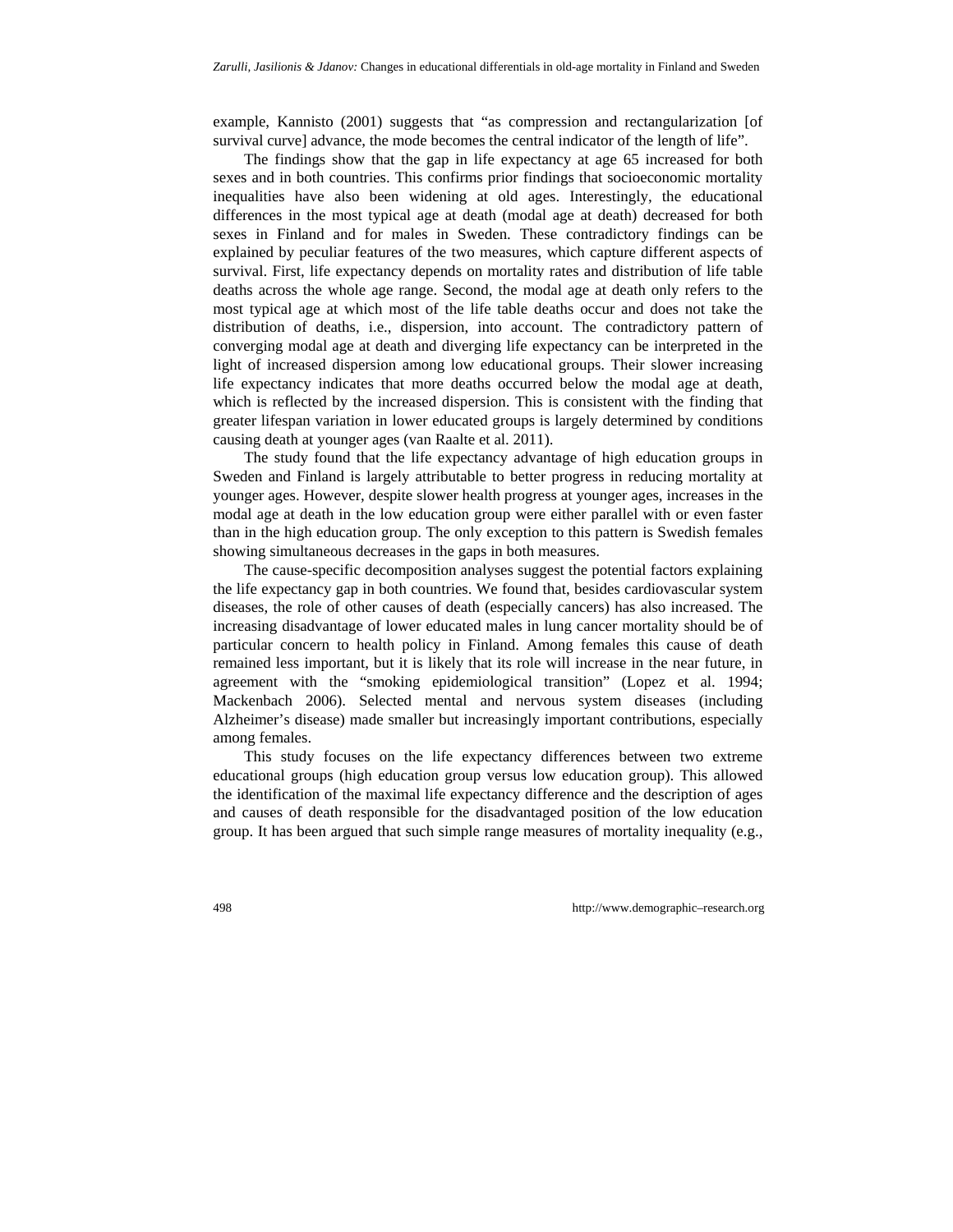maximal life expectancy difference or the Max/Min ratio of the SDRs) are easily interpretable and more understandable for policy makers (Mackenbach and Kunst 1997). However, such an approach suffers from certain limitations. First, the range measures do not account for the distribution of mortality risks across all population groups and therefore do not reflect the total amount of inequality. Second, these measures also do not consider differences in population weights (Shkolnikov et al. 2011).

Taking into account the aforementioned shortcomings of the range-type measures, we checked our conclusion concerning widening mortality inequality using a Gini-type measure (average inter-group difference (AID)). This measure confirms the notable increase in the total amount of mortality inequality by education in the two countries (Table A4).

The rich literature on potential determinants of educational health inequalities mortality in Finland and Sweden may provide some explanation of the observed increase in mortality differences by education at old ages. First, it is necessary to consider the differential impact of the health care system. Despite egalitarian policies it is still possible that the upper socioeconomic groups have an advantage in accessing modern treatment technologies and gain more benefit from prevention programs (Martikainen, Valkonen and Martelin 2001; Martelin 1996). For example, some studies on inequality in access to treatment suggest that in Finland bypass operations were 35% more common among non-manual than among manual workers (Keskimaki et al. 1997).

Second, numerous health surveys in both countries confirm that poor health status and unhealthy behaviors are much more common in lower socioeconomic classes. For example, in Finland differences in health behaviors (especially in smoking, vegetable consumption, and physical activity) explain about 54% of the educational differences in cardiovascular mortality among men (Laaksonen et al. 2008). Furthermore, there is some evidence that socioeconomic differences in the prevalence of coronary heart disease risk factors were also increasing (Pekkanen et al. 1995).

The persisting and even increasing socioeconomic differences in the prevalence of smoking in Finland and Sweden seem to explain at least a part of the widening mortality inequality (Lahelma et al. 1997; Cavelaars et al. 2000). Our results, showing that cardiovascular diseases and lung cancer (which are strongly related to smoking) are two key causes of death behind the increase in the life expectancy gap, are in line with the aforementioned findings.

The study found that the importance of the selected mental and nervous system diseases (including Alzheimer's disease) may have increased, especially among females. Epidemiological literature suggests relationships between diet, pharmaceutical behavior, physical and cognitive activity, and the probability of developing Alzheimer's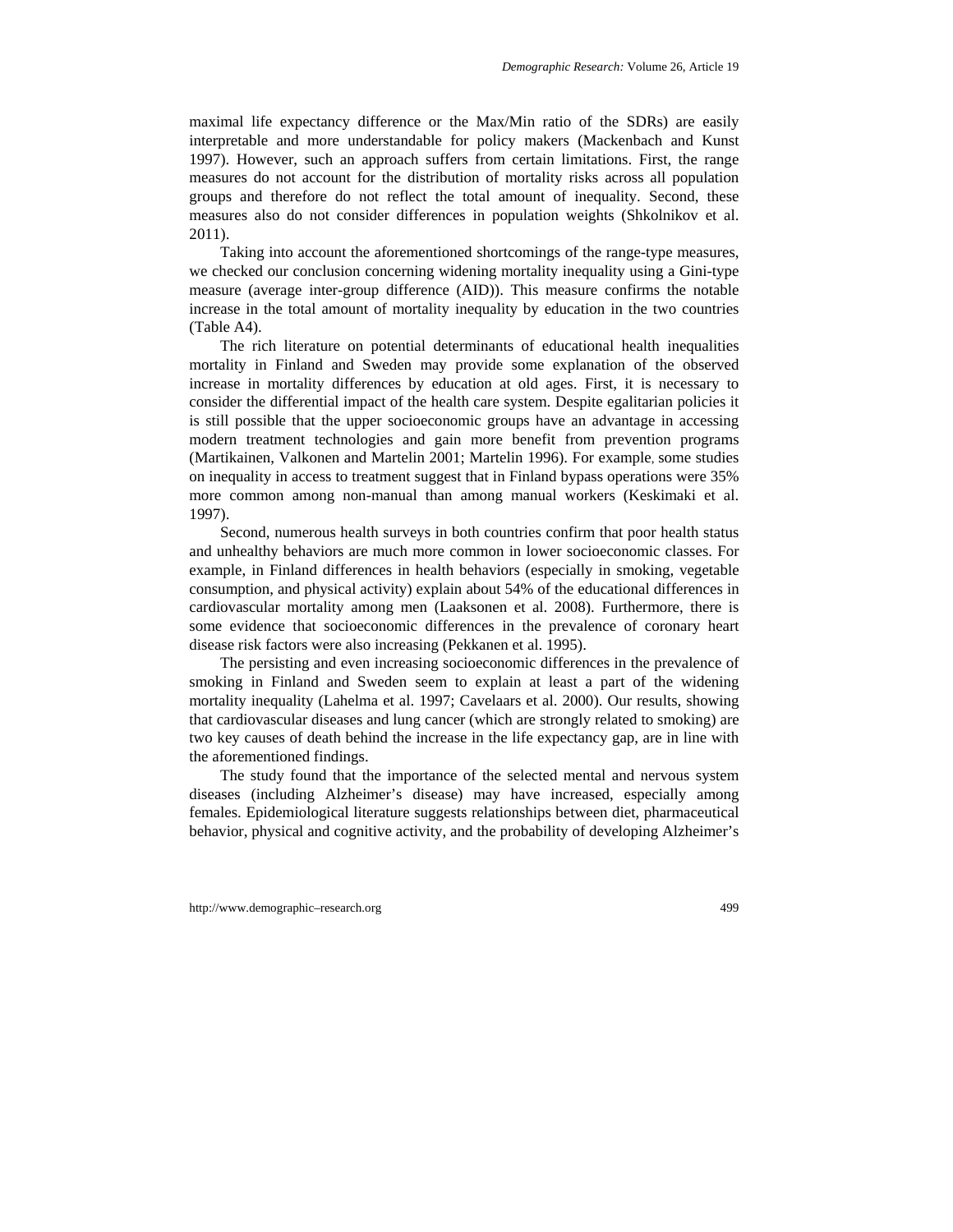disease (Szekely, Breitner and Zandi 2007). It also highlights a significant association between education and an increased risk of developing Alzheimer's disease (Karp et al. 2004). The proposed mechanisms for this association are early life exposure associated with the status of the family and effects of lifelong mental stimulation and neuronal growth (Mortimer and Graves 1993).

The study suffers from two shortcomings and limitations, which should be taken into account in interpretation of the results. The changing definition of educational groups is always an important obstacle for studying long-term trends of mortality inequality. This is the major limitation of our study. We believe that using only three broad educational groups allows us to achieve a better comparability of this data over time and between the two countries. However, it should be taken into account that most of the people aged 65 in 1971-1975 got their education before or during the 1920s. It is obvious that the educational system during this period was different from the system after WWII. Thus, building fully comparable educational categories is not possible, especially for less clearly defined medium and low education categories. It partly depends on how well older people reported their education according to the questions provided in more recent censuses or surveys. Potential evidence of such misclassification and technical difficulties of classifying the education of older people concerns a very small share of people with medium education in Sweden in 1971-1975. The main impact of this misclassification would concern trends in average inter-group difference (AID), which accounts for the population distribution by education. Therefore we conclude that a substantial share of the increase in AID is attributable to the changes in both population composition by education and definition of educational categories.

This study provides some insights into possible determinants of the increase in educational mortality differentials at old age in Finland and Sweden. Obviously, more complex analyses would require more detailed classification of causes of death. However, in this case it would be difficult to minimize potential biases due to: 1) lower quality of registration of causes of death at older ages and 2) changes in the International Classification of Diseases (ICD) or coding practices (Janssen and Kunst 2004; Meslé and Vallin 1996).

The study suggests that several measures of survival should be used to measure socioeconomic mortality differences at old age, capturing specific characteristics of survival at these ages. In addition, more complex Gini-type measures should be used in order to account for both the full amount of mortality inequality and, especially, for notable changes in population structures. The results of this study, along with the fact that growing health inequalities at old ages should be central to public health, call for the implementation of more appropriate health policies, even in egalitarian countries.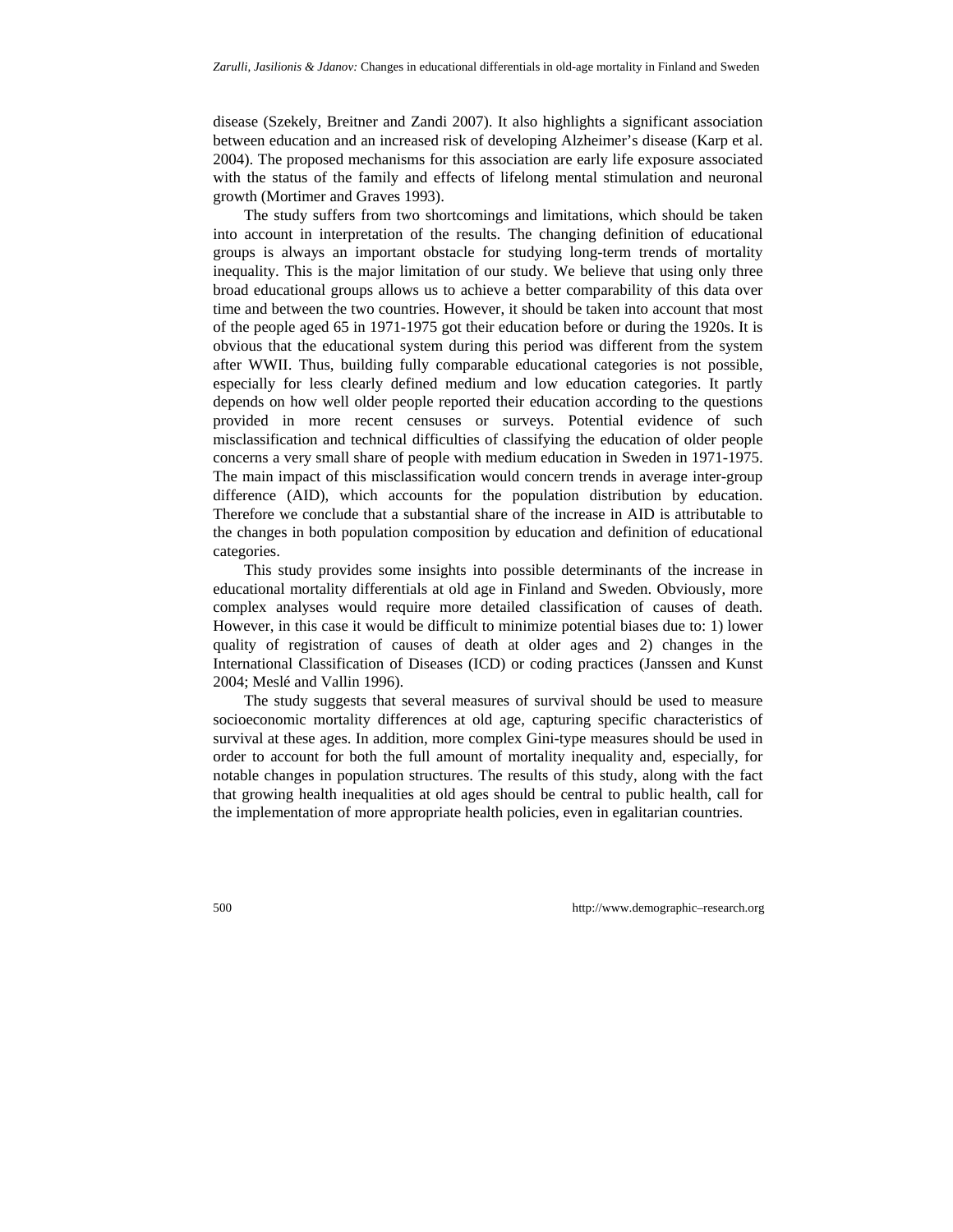# **5. Acknowledgments**

We would like to thank Vladimir M. Shkolnikov (Max Planck Institute for Demographic Research, Rostock, Germany) for his comments and suggestions concerning the first draft of this paper. We would also like to thank Statistics Finland and Statistics Sweden for providing high quality census linked data. We are grateful to Denny Vagero (Centre for Health Equity Studies, Stockholm University, Sweden) for his valuable consultations on the specifics of Swedish data, and to three anonymous reviewers for their comments.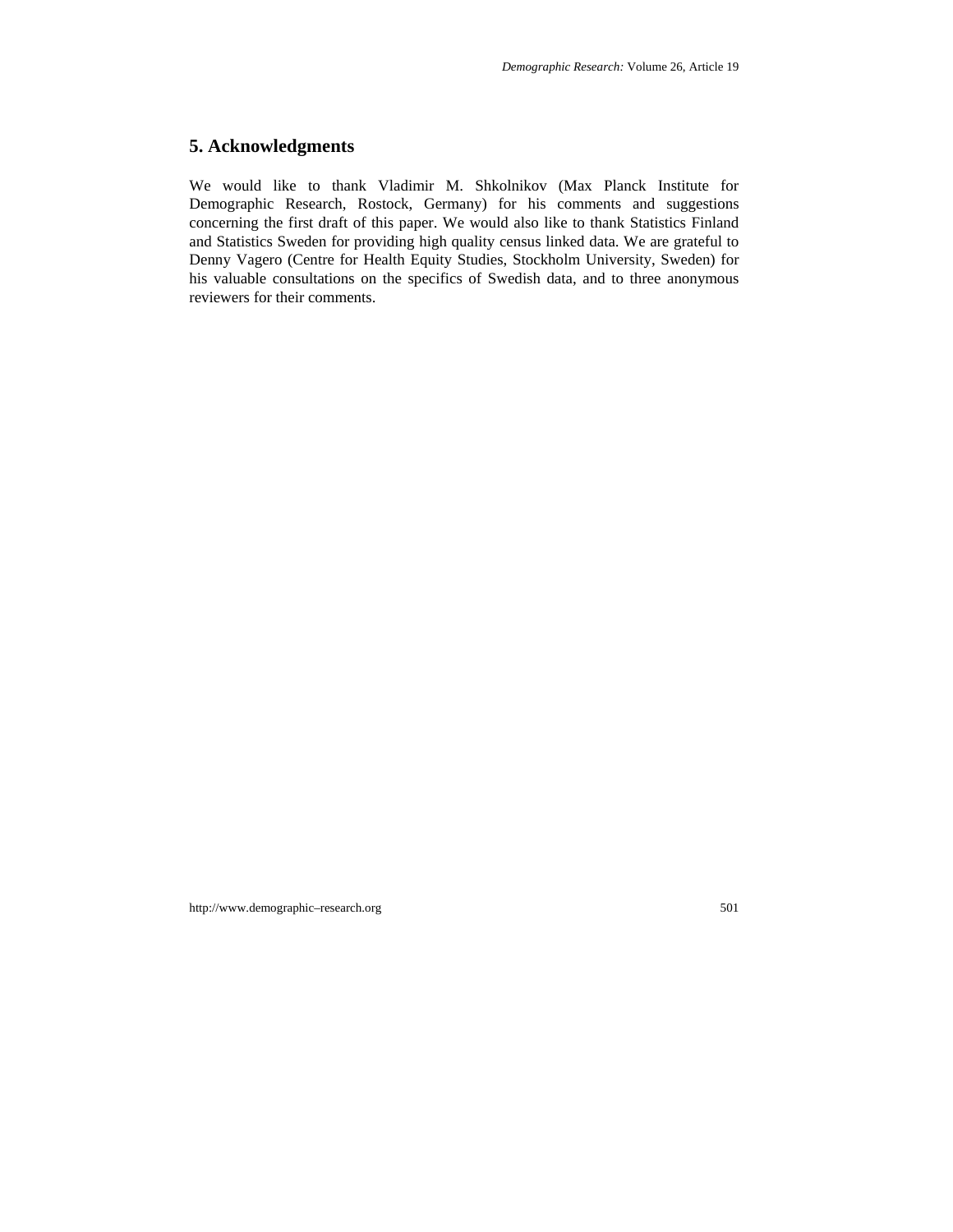## **References**

- Andreev, E.M., Shkolnikov, V.M., and Begun, A.Z. (2002). Algorithm for decomposition of differences between aggregate demographic measures and its application to life expectancies, healthy life expectancies, parity-progression ratios and total fertility rates. *Demographic Research* 7(14): 499-522. doi:[10.4054/DemRes.2002.7.14.](http://dx.doi.org/10.4054/DemRes.2002.7.14)
- Canudas-Romo, V. (2008). The modal age at death and the shifting mortality hypothesis. *Demographic Research* 19(30): 1179-1204. [doi:10.4054/](http://dx.doi.org/10.4054/DemRes.2008.19.30)  [DemRes.2008.19.30](http://dx.doi.org/10.4054/DemRes.2008.19.30).
- Cavelaars, A., Kunst, A.E., Geurts, J.J.M., Crialesi, R., Grotvedt, L., Helmert, U., Lahelma, E., Lundberg, O., Matheson, J., and Mielck, A. (2000). Educational differences in smoking: International comparison. *British Medical Journal*  320(7242): 1102. doi:[10.1136/bmj.320.7242.1102](http://dx.doi.org/10.1136/bmj.320.7242.1102).
- Cheung, S.L.K., Robine, J.-M., Tu, E.J.-C., and Caselli, G. (2005). Three dimensions of the survival curve: Horizontalization, verticalization, and longevity extension. *Demography* [42\(2\): 243-258. do](http://dx.doi.org/10.1136/bmj.320.7242.1102)i:10.1353/dem.2005.0012.
- Cheung, S.L.K. and Robine, J.M. (2007). Increase in common longevity and the compression of mortality: The case of Japan. *Population Studies* 61(1): 85-97. doi:10.1136/bmj.320.7242.1102.
- Chiang, C.L. (1984). *The life table and its applications*. Malabar, Florida: R.E. Krieger Pub. Co.
- Hattersley, L. (1997). Expectation of life by social class. In: Drever, F. and Whitehead, M. (eds.). *Health inequalities decennial supplement*. London: Office for National Statistics.
- Hoffmann, R. (2011). Socioeconomic inequalities in old-age mortality: A comparison of Denmark and the USA. *Social Science & Medicine* 72(12): 1986–1992. doi:[10.1016/j.socscimed.2011.04.019](http://dx.doi.org/10.1016/j.socscimed.2011.04.019).
- Huisman, M., Kunst, A.E., Andersen, O., Bopp, M., Borgan, J.-K., Borrell, C., Costa, G., Deboosere, P., Desplanques, G., and Donkin, A. (2004). Socioeconomic inequalities in mortality among elderly people in 11 European populations. *Journal of Epidemiology and Community Health* 58(6): 468-475. doi:[10.1136/](http://dx.doi.org/10.1136/jech.2003.010496)  [jech.2003.010496.](http://dx.doi.org/10.1136/jech.2003.010496)
- Janssen, F. and Kunst, A.E. (2004). ICD coding changes and discontinuities in trends in cause-specific mortality in six European countries, 1950-99. *Bulletin of the*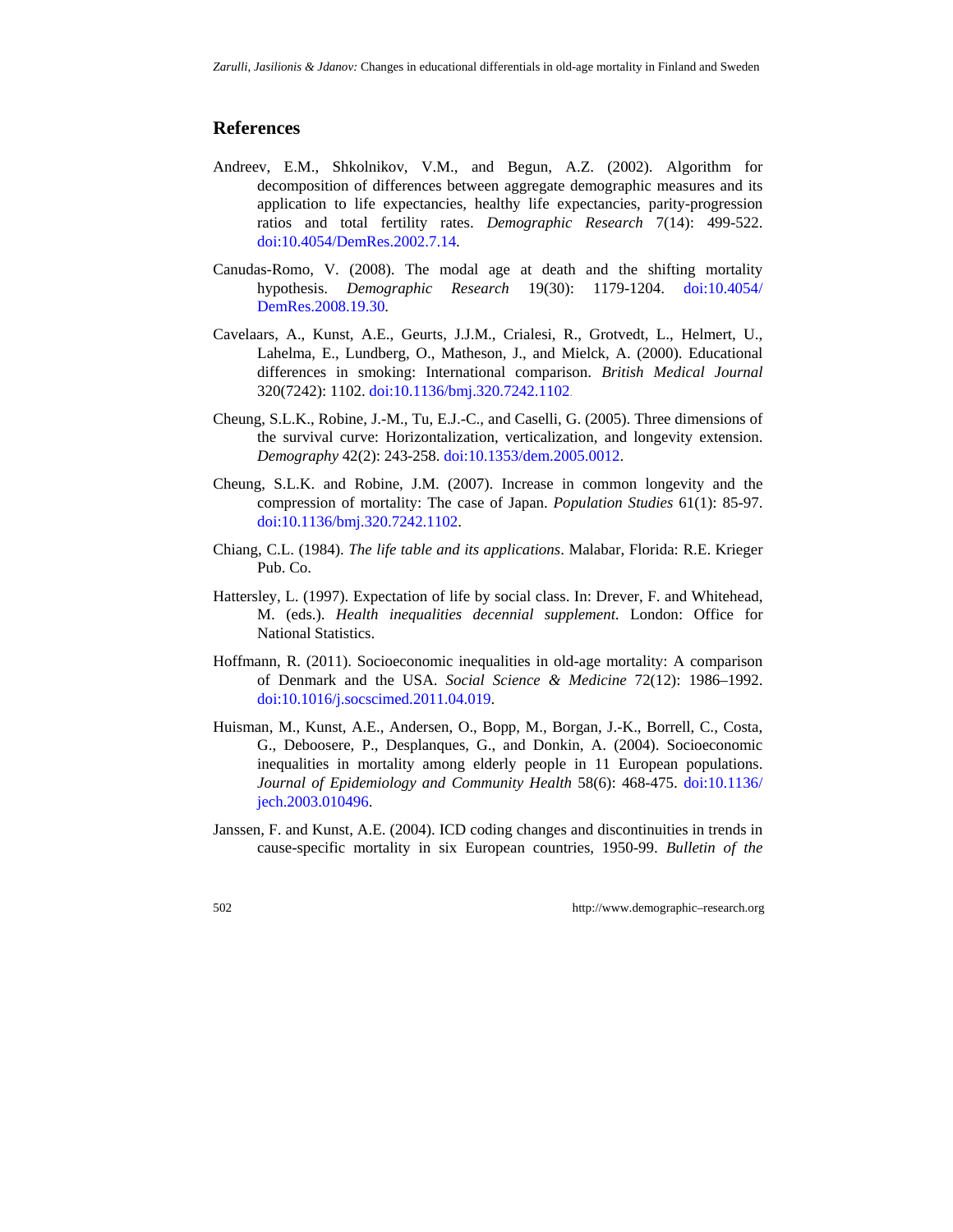*World Health Organization* 82(12): 904-913. doi:[10.1590/S0042-9686200400](http://dx.doi.org/10.1590/S0042-96862004001200006)  [1200006.](http://dx.doi.org/10.1590/S0042-96862004001200006)

- Kannisto, V. (2000). Measuring the compression of mortality. *Demographic Research*  3(6): 1-24. [doi:10.4054/DemRes.2000.3.6.](http://dx.doi.org/10.4054%2FDemRes.2000.3.6)
- Kannisto, V. (2001). Mode and dispersion of the length of life. *Population: An English Selection* 13(1): 159-171.
- Karp, A., Kåreholt, I., Qiu, C., Bellander, T., Winblad, B., and Fratiglioni, L. (2004). Relation of education and occupation-based socioeconomic status to incident Alzheimer's disease. *American Journal of Epidemiology* 159(2): 175-183. doi[:10.1093/aje/kwh018](http://dx.doi.org/10.1093/aje/kwh018).
- Keskimaki, I., Koskinen, S., Salinto, M., and Aro, S. (1997). Socioeconomic and gender inequities in access to coronary artery bypass grafting in Finland. *The European Journal of Public Health* 7(4): 392-397. doi:[10.1093/eurpub/7.4.392.](http://dx.doi.org/10.1093/eurpub/7.4.392)
- Kunst, A.E., Bos, V., Andersen, O., Cardano, M., Costa, G., Harding, S., Hemström, Ö., Layte, R., Regidor, E., and Reid, A. (2004). Monitoring of trends in socioeconomic inequalities in mortality: Experiences from a European project. *Demographic Research* Special Collection 2(9): 229-254. doi[:10.4054/](http://dx.doi.org/10.4054/DemRes.2004.S2.9)  [DemRes.2004.S2.9](http://dx.doi.org/10.4054/DemRes.2004.S2.9).
- Laaksonen, M., Talala, K., Martelin, T., Rahkonen, O., Roos, E., Helakorpi, S., Laatikainen, T., and Prättälä, R. (2008). Health behaviours as explanations for educational level differences in cardiovascular and all-cause mortality: A followup of 60000 men and women over 23 years. *The European Journal of Public Health* 18(1): 38-43. doi[:10.1093/eurpub/ckm051](http://dx.doi.org/10.1093/eurpub/ckm051).
- Lahelma, E., Rahkonen, O., Berg, M.-A., Helakorpi, S., Prättälä, R., Puska, P., and Uutela, A. (1997). Changes in health status and health behavior among Finnish adults 1978-1993. *Scandinavian Journal of Work Environment and Health*  23(S3): 85-90.
- Lopez, A.D., Collishaw, N.E., and Piha, T. (1994). A descriptive model of the cigarette epidemic in developed countries. *Tobacco Control* 3(3): 242-247. doi:[10.1136/](http://dx.doi.org/10.1136/tc.3.3.242)  [tc.3.3.242.](http://dx.doi.org/10.1136/tc.3.3.242)
- Mackenbach, J.P. (2006). Health inequalities: Europe in profile. Produced by COI for the Department of Health.
- Mackenbach, J.P. and Kunst, A.E. (1997). Measuring the magnitude of socio-economic inequalities in health: An overview of available measures illustrated with two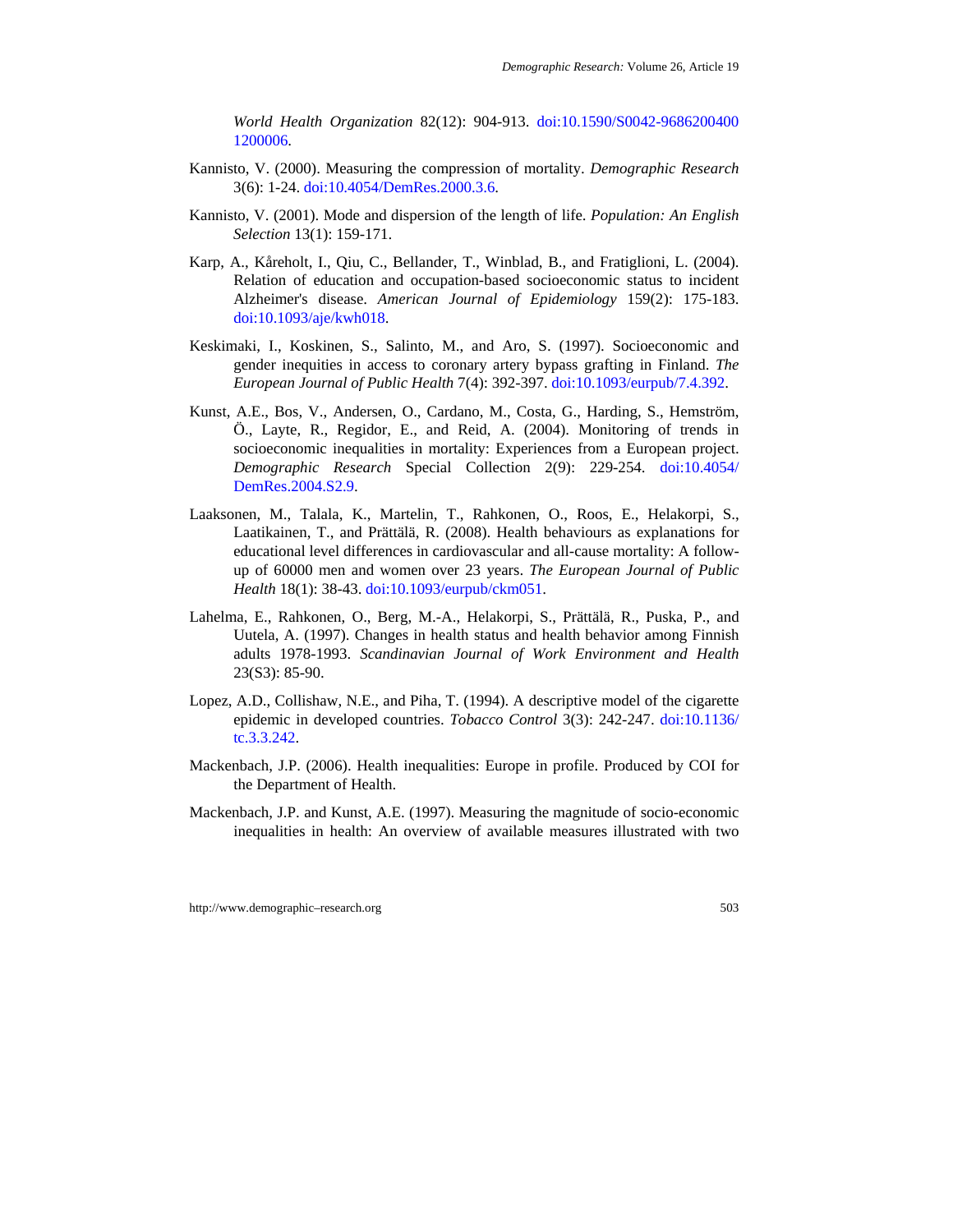examples from Europe. *Social Science & Medicine* 44(6): 757-771. doi:[10.1016/](http://dx.doi.org/10.1016/S0277-9536(96)00073-1)  [S0277-9536\(96\)00073-1](http://dx.doi.org/10.1016/S0277-9536(96)00073-1).

- Marmot, M.G. and McDowall, M.E. (1986). Mortality decline and widening social inequalities. *The Lancet* 328(8501): 274-276. doi:[10.1016/S0140-6736\(86\)92085-4.](http://dx.doi.org/10.1016/S0140-6736(86)92085-4)
- Martelin, T. (1994). Mortality by indicators of socioeconomic status among the Finnish elderly. *Social Science & Medicine* 38(9): 1257-1278. doi:[10.1016/0277-9536\(94\)90190-2](http://dx.doi.org/10.1016/0277-9536(94)90190-2).
- Martelin, T. (1996). Socio-demographic differentials in mortality at older ages in Finland. In: Caselli, G. and Lopez, A.D. (eds.). *Health and mortality among elderly populations*. Clarendon Press, Oxford: 112–134.
- Martelin, T., Koskinen, S., and Valkonen, T. (1998). Sociodemographic mortality differences among the oldest old in Finland. *The Journals of Gerontology: Series B* 53B(2): S83-S90. [doi:10.1093/geronb/53B.2.S83](http://dx.doi.org/10.1093%2Fgeronb%2F53B.2.S83).
- Martikainen, P., Valkonen, T., and Martelin, T. (2001). Change in male and female life expectancy by social class: Decomposition by age and cause of death in Finland 1971–95. *Journal of Epidemiology and Community Health* 55(7): 494-499. doi:[10.1136/jech.55.7.494](http://dx.doi.org/10.1136/jech.55.7.494).
- Meslé, F. and Vallin, J. (1996). Reconstructing long-term series of causes of death. *Historical Methods: A Journal of Quantitative and Interdisciplinary History*  29(2): 72-87. [doi:10.1080/01615440.1996.10112731](http://dx.doi.org/10.1080%2F01615440.1996.10112731).
- Mirowsky, J. and Ross, C.E. (2003). *Education, social status, and health*. New York: Aldine de Gruyter.
- Mortimer, J.A. and Graves, A.B. (1993). Education and other socioeconomic determinants of dementia and Alzheimer's disease. *Neurology* 43(8, Supplement 4): S39-S44.
- Olausson, P.O. (1991). Mortality among the elderly in Sweden by social class. *Social Science & Medicine* 32(4): 437-440. doi[:10.1016/0277-9536\(91\)90345-D.](http://dx.doi.org/10.1016/0277-9536(91)90345-D)
- Pekkanen, J., Uutela, A., Valkonen, T., Vartiainen, E., Tuomilehto, J., and Puska, P. (1995). Coronary risk factor levels: Differences between educational groups in 1972-87 in eastern Finland. *British Medical Journal* 49(2): 144-149. [doi:10.1136/jech.49.2.144](http://dx.doi.org/10.1136%2Fjech.49.2.144).
- R Development Core Team (2010). R: A Language and Environment for Statistical Computing. Vienna, Austria: R Foundation for Statistical Computing.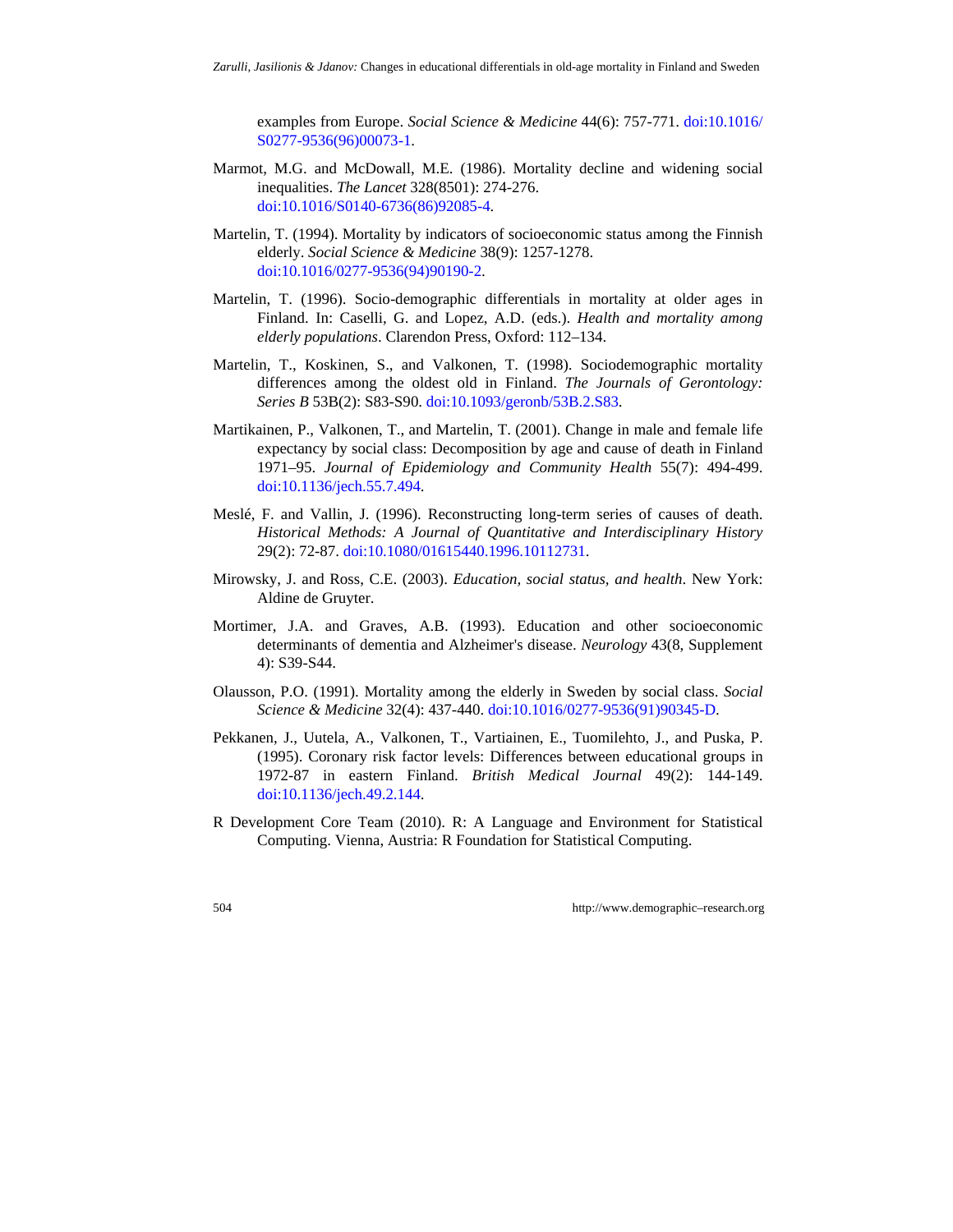- Shkolnikov, V.M., Andreev, E.M., Jdanov, D.A., Jasilionis, D., Kravdal, Ã., Vågerö, D., and Valkonen, T. (2011). Increasing absolute mortality disparities by education in Finland, Norway and Sweden, 1971-2000. *Journal of Epidemiology and Community Health* 66(4): 372-378. doi:[10.1136/jech.2009.104786](http://dx.doi.org/10.1136/jech.2009.104786).
- Strand, B.H., Grøholt, E.-K., Steingrímsdóttir, Ó.A., Blakely, T., Graff-Iversen, S., and Næss, Ø. (2010). Educational inequalities in mortality over four decades in Norway: Prospective study of middle aged men and women followed for cause specific mortality, 1960-2000. *BMJ: British Medical Journal* 340: 1-10. [doi:10.1136/bmj.c654](http://dx.doi.org/10.1136%2Fbmj.c654).
- Strand, B.H., Kunst, A., Huisman, M., Menvielle, G., Glickman, M., Bopp, M., Borell, C., Borgan, J.K., Costa, G., and Deboosere, P. (2007). The reversed social gradient: Higher breast cancer mortality in the higher educated compared to lower educated. A comparison of 11 European populations during the 1990s. *European Journal of Cancer* 43(7): 1200-1207. doi[:10.1016/j.ejca.2007.01.021.](http://dx.doi.org/10.1016/j.ejca.2007.01.021)
- Szekely, C.A., Breitner, J.C.S., and Zandi, P.P. (2007). Prevention of Alzheimer's disease. *International Review of Psychiatry* 19(6): 693-706. doi[:10.1080/](http://dx.doi.org/10.1080/09540260701797944)  [09540260701797944.](http://dx.doi.org/10.1080/09540260701797944)
- Valkonen, T. (1993). Problems in the measurement and international comparison of socio-economic differences in mortality. *Social Science & Medicine* 36(4): 409- 418. doi[:10.1016/0277-9536\(93\)90403-Q](http://dx.doi.org/10.1016/0277-9536(93)90403-Q).
- Valkonen, T. (2001). Trends in differential mortality in European countries. In: Vallin, J., Meslé, F., and Valkonen, T. (eds.). *Trends in mortality and differential mortality*. Strasbourg: Council of Europe Publishing: 185-322.
- Valkonen, T., Martelin, T., Rimpelä, A., Notkola, V., and Savela, S. (1993). Socioeconomic mortality differences in Finland 1981-1990. Statistics Finland.
- Valkonen, T., Sihvonen, A.-P., and Lahelma, E. (1997). Health expectancy by level of education in Finland. *Social Science & Medicine* 44(6): 801-808. doi:[10.1016/](http://dx.doi.org/10.1016/S0277-9536(96)00190-6)  [S0277-9536\(96\)00190-6](http://dx.doi.org/10.1016/S0277-9536(96)00190-6).
- van Raalte, A.A., Kunst, A.E., Deboosere, P., Leinsalu, M., Lundberg, O., Martikainen, P., Strand, B.H., Artnik, B., Wojtyniak, B., and Mackenbach, J.P. (2011). More variation in lifespan in lower educated groups: Evidence from 10 European countries. *International Journal of Epidemiology* 40(6). doi:[10.1093/ije/dyr146](http://dx.doi.org/10.1093/ije/dyr146).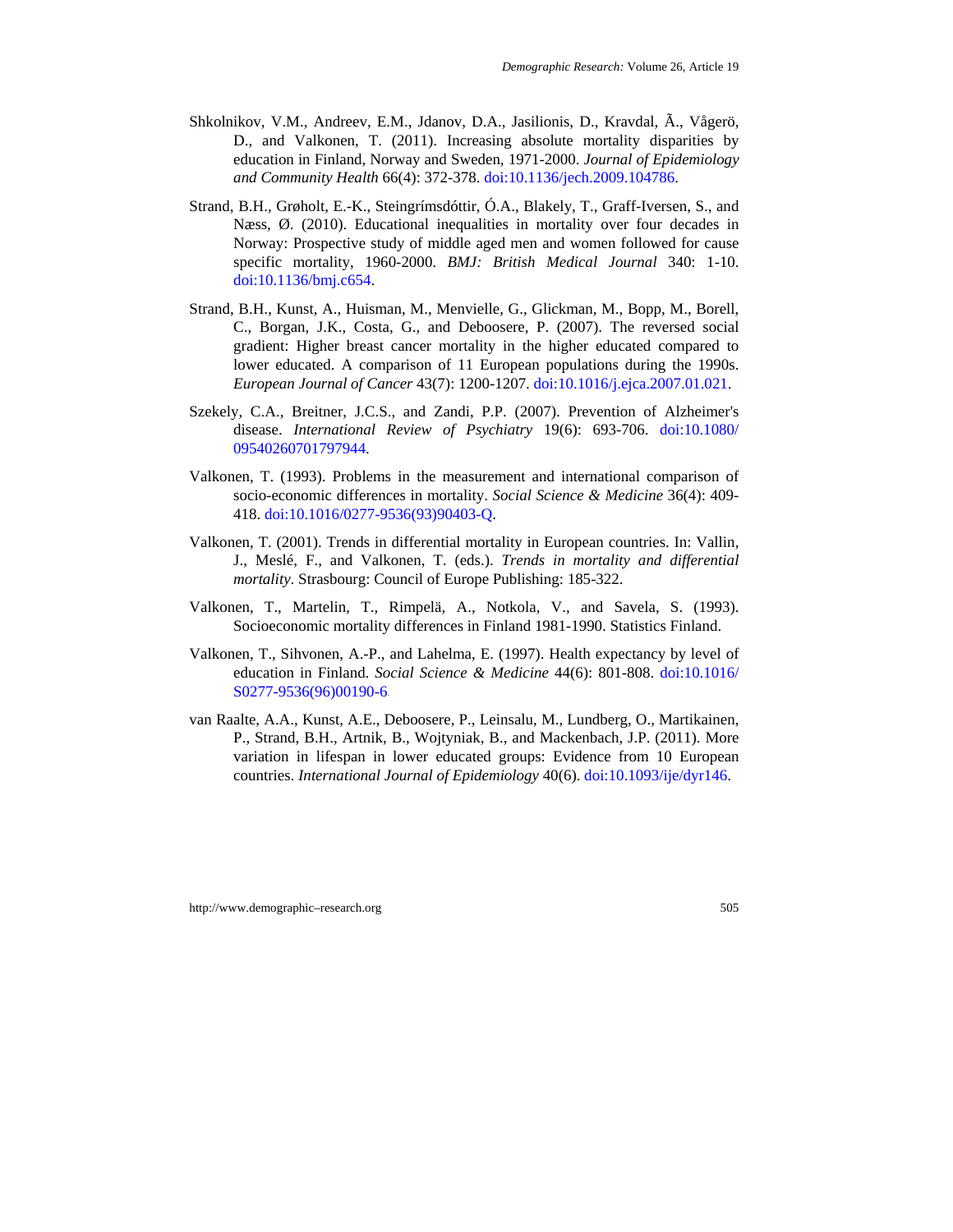# **Appendix**

|                               | 1996-2000                                                            | 1971-1975                         |
|-------------------------------|----------------------------------------------------------------------|-----------------------------------|
|                               | <b>ICD-10</b>                                                        | ICD-8                             |
| Cerebrovascular,              | I60-I69, I00-I15, I26-I28, I70-I99                                   | 430-434, 436-438, 2891-2893,      |
| circulatory diseases          |                                                                      | 390-404, 426440-4441, 4443-       |
|                               |                                                                      | 4458, 447-458                     |
| Heart diseases                | I20-I25, I30-I425, I427-I52                                          | 410-414, 420-425, 427-429         |
| Lung cancer                   | C32-C34                                                              | 161-162                           |
| <b>Breast cancer</b>          | C50                                                                  | 174                               |
| Prostate cancer               | C61                                                                  | 185                               |
| Stomach cancer                | C <sub>16</sub>                                                      | 151                               |
| Intestine cancer              | C19-C19, C20-C21                                                     | 153, 1540, 1541-1542              |
| Uterus cancer                 | C53, C54-C55                                                         | 180, 182                          |
| Other neoplasms               | C00-C14, C15, C22, C25, C43, C56, 140-149, 150, 155, 157, 172, 1830, |                                   |
|                               | C64, C67, C81-C96, C17, C23-C24,                                     | 1890, 188, 200-207, 2755, 152,    |
|                               | C26-C31, C37-C41, C44-C49, C51-                                      | 156, 158-160, 163-171, 173, 181,  |
|                               | C52, C57-C60, C62-C63, C65-C66,                                      | 1831-184, 186-187, 1891-199,      |
|                               | C68-C80, C97, D00-D48                                                | 208-239                           |
| Mental disorders and the      | F01, F03, G30, R54,                                                  | 290, 794, 320-332, 331-389, 435,  |
| diseases of nervous system    | G00-G29, G310.0-G311, G31.8-                                         | 7832                              |
| (including Alzheimer's        | G620, G622-G720, G722-H95                                            |                                   |
| disease), senility            |                                                                      |                                   |
| Respiratory,                  | A00-B99, J65, J00, J64, J66-J99                                      | 000-033, 0341-134, 136 2759 (if   |
| infectious diseases           |                                                                      | year of death >=1984, 5281),      |
|                               |                                                                      | 0340, 460-519, 7960               |
| Other diseases                | E00-E90                                                              | 269, 520-5280, 5282-570, 5719-    |
|                               | K00-K291, K293-K67, K71-K85,                                         | 576, 577, 580-629, 7860, 7862,    |
|                               | K861-K93, N00-N99, Q00-Q99,                                          | 740-759, 135, 2652, 2750-2751,    |
|                               | D50-D89, F00, F02, F04-F09, F11-                                     | 280-2890, 2894-289, 292-302,      |
|                               | F99, L00-M99, O00-O353, O355-                                        | 304-315, 4459, 446, 630-738, 760- |
|                               | P042, P044-P96, R00-R53, R55-595 7831, 7833-785, 7861, 7863-793,     |                                   |
|                               |                                                                      | 795-796                           |
| Accidental falls              | W00-W19                                                              | E880-E885, E887                   |
| <b>Suicides</b>               | X60-X84, Y870                                                        | E950-E959                         |
| Other external causes         | F10, G312, G4051, G621, G721,                                        | 291, 303, 5710, 577, males E860,  |
|                               | 1426, K292, K70, K860, K8600,                                        | E800-E859, E861-E999 (excluded    |
|                               | 0354, P043, X45, V01-X44, X46-Y89 E880-E885, E887, E950-E959)        |                                   |
|                               | (excluded W00-W19 and X60-X84,                                       |                                   |
|                               | Y870)                                                                |                                   |
| Ill defined, unknown diseases | R96-R99                                                              | 795, 7961-7969                    |

## **Table A1: Groups of causes of death used in the analysis, according to international classification**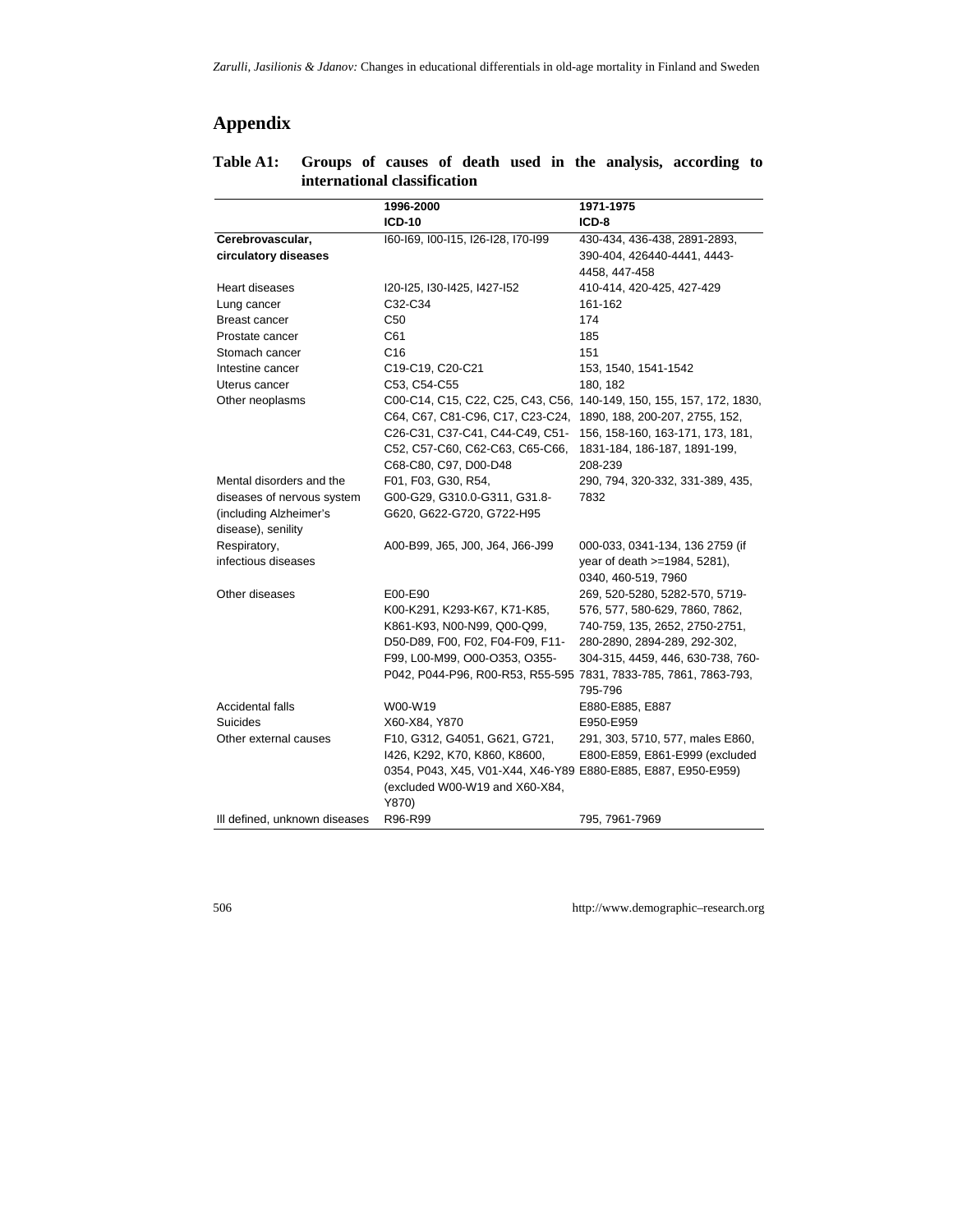| <b>Country and Cause</b> | 1971-1975 |          |          |           |          |          | 1996-2000 |          |          |          |          |          |
|--------------------------|-----------|----------|----------|-----------|----------|----------|-----------|----------|----------|----------|----------|----------|
|                          | Age group |          |          | Age group |          |          |           |          |          |          |          |          |
|                          | 65-69     | 70-74    | 75-79    | 80-84     | $85+$    | Tot.     | 65-69     | 70-74    | 75-79    | 80-84    | $85+$    | Tot.     |
|                          |           |          |          |           |          |          |           |          |          |          |          |          |
| Sweden                   |           |          |          |           |          |          |           |          |          |          |          |          |
| Cerebrovascular,         | $-0.037$  | $-0.029$ | $-0.040$ | $-0.054$  | $-0.048$ | $-0.208$ | $-0.085$  | $-0.091$ | $-0.102$ | $-0.084$ | $-0.075$ | $-0.437$ |
| circulatory diseases     |           |          |          |           |          |          |           |          |          |          |          |          |
| Heart diseases           | $-0.221$  | $-0.159$ | $-0.193$ | $-0.160$  | $-0.062$ | $-0.796$ | $-0.251$  | $-0.281$ | $-0.251$ | $-0.182$ | $-0.218$ | $-1.181$ |
| Lung cancer              | $-0.011$  | $-0.018$ | 0.001    | 0.012     | $-0.001$ | $-0.017$ | $-0.058$  | $-0.042$ | $-0.016$ | $-0.008$ | $-0.010$ | $-0.134$ |
| Prostate cancer          | $-0.003$  | 0.003    | $-0.013$ | $-0.009$  | 0.034    | 0.012    | $-0.009$  | 0.003    | $-0.010$ | 0.001    | 0.007    | $-0.008$ |
| Stomach cancer           | $-0.015$  | $-0.036$ | $-0.028$ | $-0.009$  | $-0.013$ | $-0.100$ | $-0.013$  | $-0.013$ | $-0.009$ | $-0.010$ | $-0.006$ | $-0.050$ |
| Intestine cancer         | 0.007     | 0.008    | 0.024    | $-0.001$  | $-0.006$ | 0.033    | $-0.016$  | $-0.014$ | $-0.005$ | $-0.005$ | $-0.001$ | $-0.040$ |
| Other neoplasms          | $-0.001$  | $-0.010$ | 0.006    | 0.021     | 0.016    | 0.033    | $-0.018$  | $-0.049$ | $-0.022$ | $-0.017$ | $-0.004$ | $-0.110$ |
| Mental disorders,        | 0.002     | $-0.002$ | $-0.003$ | $-0.003$  | $-0.003$ | $-0.010$ | $-0.002$  | $-0.008$ | $-0.011$ | $-0.003$ | $-0.003$ | $-0.027$ |
| Alzheimer's, senility    |           |          |          |           |          |          |           |          |          |          |          |          |
| Respiratory,             | $-0.024$  | $-0.040$ | $-0.054$ | $-0.039$  | $-0.013$ | $-0.169$ | $-0.048$  | $-0.060$ | $-0.063$ | $-0.078$ | $-0.076$ | $-0.325$ |
| infectious diseases      |           |          |          |           |          |          |           |          |          |          |          |          |
| Other diseases           | $-0.050$  | $-0.036$ | $-0.037$ | $-0.023$  | $-0.021$ | $-0.167$ | $-0.064$  | $-0.055$ | $-0.043$ | $-0.038$ | $-0.063$ | $-0.263$ |
| Accidental falls         | 0.003     | $-0.004$ | $-0.004$ | $-0.001$  | 0.005    | $-0.002$ | 0.000     | $-0.007$ | $-0.003$ | $-0.001$ | 0.000    | $-0.011$ |
| Suicides                 | $-0.003$  | 0.001    | $-0.002$ | 0.001     | 0.002    | $-0.001$ | $-0.014$  | $-0.004$ | $-0.005$ | $-0.001$ | $-0.003$ | $-0.027$ |
| Other external           | $-0.008$  | $-0.007$ | $-0.009$ | 0.002     | 0.001    | $-0.022$ | $-0.013$  | $-0.003$ | $-0.008$ | $-0.006$ | $-0.002$ | $-0.032$ |
| causes                   |           |          |          |           |          |          |           |          |          |          |          |          |
| III-defined,             | $-0.004$  | 0.001    | $-0.001$ | 0.001     | $-0.004$ | $-0.007$ | $-0.012$  | $-0.009$ | $-0.002$ | $-0.002$ | $-0.002$ | $-0.028$ |
| unknown diseases         |           |          |          |           |          |          |           |          |          |          |          |          |
| Tot.                     | $-0.365$  | $-0.327$ | $-0.352$ | $-0.263$  | $-0.114$ | $-1.422$ | $-0.602$  | $-0.634$ | $-0.548$ | $-0.434$ | $-0.455$ | $-2.673$ |
| <b>Finland</b>           |           |          |          |           |          |          |           |          |          |          |          |          |
| Cerebrovascular,         | $-0.070$  | $-0.023$ | $-0.013$ | $-0.017$  | 0.007    | $-0.115$ | $-0.105$  | $-0.092$ | $-0.093$ | $-0.044$ | $-0.028$ | $-0.361$ |
| circulatory diseases     |           |          |          |           |          |          |           |          |          |          |          |          |
| Heart diseases           | $-0.290$  | $-0.234$ | $-0.097$ | $-0.066$  | $-0.109$ | $-0.796$ | $-0.329$  | $-0.347$ | $-0.219$ | $-0.212$ | $-0.167$ | $-1.274$ |
| Lung cancer              | $-0.180$  | $-0.064$ | $-0.016$ | $-0.019$  | $-0.003$ | $-0.281$ | $-0.149$  | $-0.131$ | $-0.060$ | $-0.038$ | $-0.019$ | $-0.397$ |
| Prostate cancer          | 0.009     | 0.018    | 0.015    | 0.018     | $-0.001$ | 0.059    | 0.001     | $-0.017$ | 0.003    | 0.010    | 0.002    | $-0.001$ |
| Stomach cancer           | $-0.036$  | $-0.041$ | $-0.030$ | $-0.007$  | $-0.005$ | $-0.118$ | $-0.022$  | $-0.009$ | $-0.006$ | $-0.009$ | $-0.010$ | $-0.056$ |
| Intestine cancer         | 0.033     | 0.001    | 0.000    | 0.007     | 0.000    | 0.041    | 0.001     | 0.009    | 0.010    | 0.009    | 0.011    | 0.040    |
| Other neoplasms          | 0.004     | $-0.013$ | 0.024    | $-0.011$  | $-0.017$ | $-0.014$ | $-0.055$  | $-0.031$ | $-0.021$ | $-0.018$ | 0.003    | $-0.122$ |
| Mental disorders,        | 0.004     | $-0.002$ | $-0.002$ | 0.000     | 0.001    | 0.001    | $-0.010$  | $-0.009$ | $-0.023$ | $-0.001$ | $-0.006$ | $-0.048$ |
| Alzheimer's', senility   |           |          |          |           |          |          |           |          |          |          |          |          |
| Respiratory,             | $-0.159$  | $-0.182$ | $-0.082$ | $-0.077$  | $-0.036$ | $-0.535$ | $-0.104$  | $-0.106$ | $-0.150$ | $-0.130$ | $-0.138$ | $-0.628$ |
| infectious diseases      |           |          |          |           |          |          |           |          |          |          |          |          |
| Other diseases           | 0.004     | $-0.001$ | $-0.013$ | $-0.001$  | $-0.013$ | $-0.025$ | $-0.084$  | $-0.017$ | $-0.021$ | $-0.040$ | $-0.029$ | $-0.191$ |
| Accidental falls         | 0.001     | 0.014    | $-0.004$ | $-0.008$  | $-0.002$ | 0.001    | $-0.015$  | $-0.004$ | 0.003    | $-0.008$ | $-0.003$ | $-0.026$ |
| Suicides                 | $-0.013$  | $-0.004$ | $-0.007$ | $-0.005$  | $-0.002$ | $-0.031$ | $-0.012$  | $-0.014$ | $-0.007$ | $-0.004$ | $-0.005$ | $-0.043$ |
| Other external           | $-0.025$  | $-0.019$ | $-0.019$ | 0.003     | $-0.008$ | $-0.068$ | $-0.012$  | $-0.024$ | $-0.015$ | $-0.002$ | 0.000    | $-0.053$ |
| causes                   |           |          |          |           |          |          |           |          |          |          |          |          |
| III-defined.             | $-0.008$  | 0.006    | 0.006    | $-0.007$  | $-0.004$ | $-0.007$ | $-0.003$  | $-0.006$ | $-0.004$ | $-0.001$ | $-0.005$ | $-0.019$ |
| unknown diseases         |           |          |          |           |          |          |           |          |          |          |          |          |
| Tot.                     | $-0.726$  | $-0.544$ | $-0.237$ | $-0.190$  | $-0.192$ | $-1.889$ | $-0.898$  | $-0.797$ | $-0.601$ | $-0.488$ | $-0.395$ | $-3.180$ |
|                          |           |          |          |           |          |          |           |          |          |          |          |          |

### **Table A2: Men: Age and cause of death components in life expectancy gap in Finland and Sweden in 1971-1975 and 1996-2000**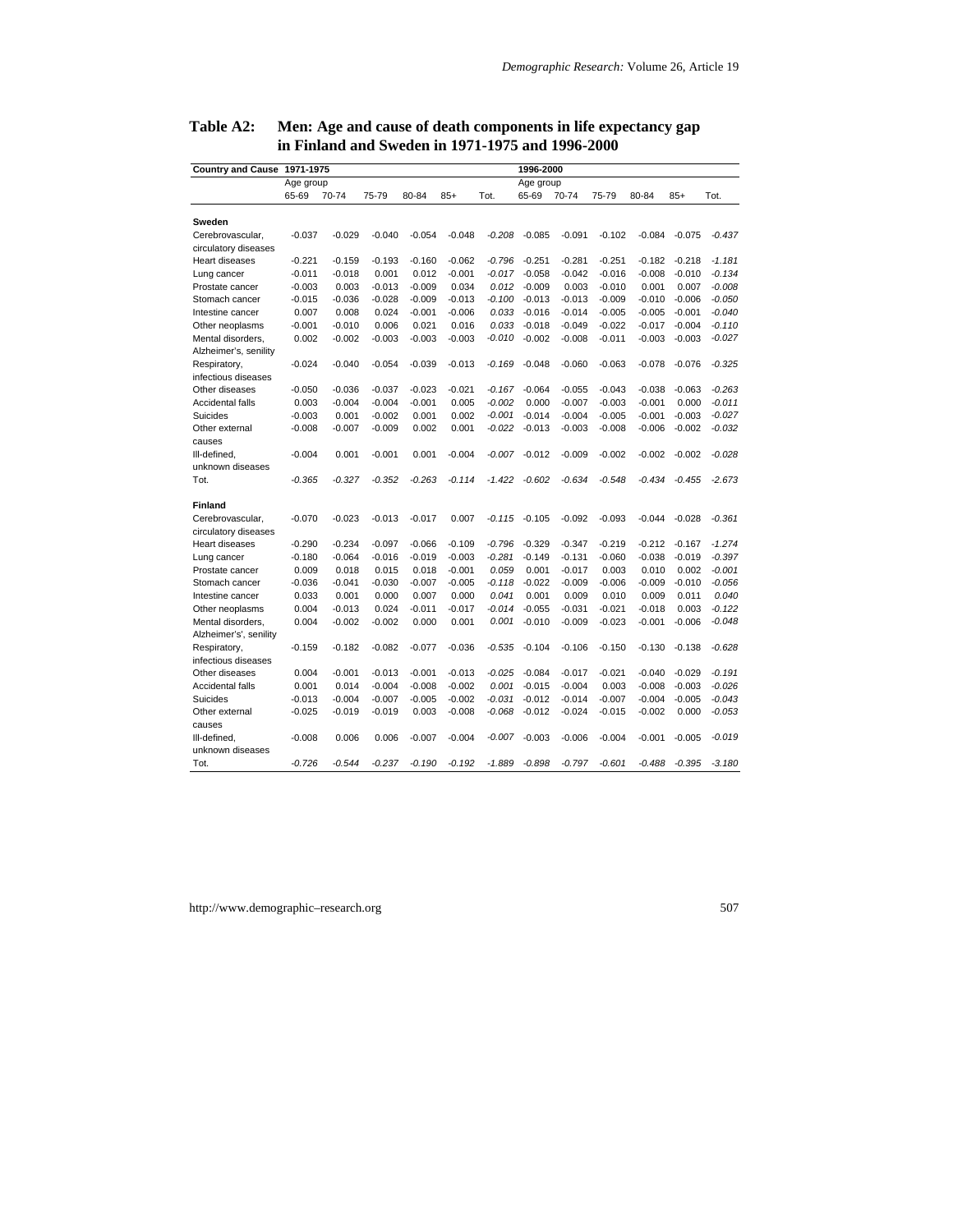| Country and Cause                   | 1971-1975<br>1996-2000 |          |          |          |          |           |          |          |          |          |          |          |  |
|-------------------------------------|------------------------|----------|----------|----------|----------|-----------|----------|----------|----------|----------|----------|----------|--|
|                                     | Age group              |          |          |          |          | Age group |          |          |          |          |          |          |  |
|                                     | 65-69                  | 70-74    | 75-79    | 80-84    | $85+$    | Tot.      | 65-69    | 70-74    | 75-79    | 80-84    | $85+$    | Tot.     |  |
| Sweden                              |                        |          |          |          |          |           |          |          |          |          |          |          |  |
| Cerebrovascular,                    | $-0.019$               | $-0.081$ | $-0.100$ | $-0.046$ | $-0.067$ | $-0.312$  | $-0.071$ | $-0.104$ | $-0.104$ | $-0.150$ | $-0.259$ | $-0.689$ |  |
| circulatory diseases                |                        |          |          |          |          |           |          |          |          |          |          |          |  |
| Heart diseases                      | $-0.184$               | $-0.297$ | $-0.290$ | $-0.196$ | $-0.167$ | $-1.134$  | $-0.139$ | $-0.176$ | $-0.189$ | $-0.189$ | $-0.498$ | $-1.192$ |  |
| Lung cancer                         | 0.002                  | 0.011    | $-0.005$ | 0.009    | $-0.003$ | 0.014     | $-0.039$ | $-0.021$ | $-0.015$ | 0.000    | 0.003    | $-0.072$ |  |
| <b>Breast cancer</b>                | 0.007                  | $-0.001$ | 0.002    | 0.004    | $-0.002$ | 0.011     | 0.001    | 0.008    | 0.012    | 0.013    | 0.005    | 0.039    |  |
| Stomach cancer                      | $-0.010$               | $-0.022$ | $-0.013$ | $-0.024$ | $-0.023$ | $-0.092$  | $-0.006$ | $-0.007$ | $-0.005$ | $-0.010$ | $-0.009$ | $-0.036$ |  |
| Intestine cancer                    | $-0.008$               | 0.002    | $-0.003$ | 0.034    | 0.027    | 0.052     | $-0.003$ | $-0.012$ | $-0.016$ | $-0.003$ | $-0.024$ | $-0.058$ |  |
| Uterus cancer                       | $-0.010$               | $-0.002$ | $-0.014$ | $-0.008$ | 0.021    | $-0.014$  | $-0.005$ | $-0.010$ | 0.001    | $-0.002$ | $-0.002$ | $-0.017$ |  |
| Other neoplasms                     | 0.016                  | 0.018    | $-0.050$ | $-0.043$ | 0.003    | $-0.056$  | $-0.057$ | $-0.047$ | $-0.049$ | $-0.013$ | $-0.029$ | $-0.195$ |  |
| Mental disorders,                   | $-0.002$               | $-0.004$ | $-0.001$ | 0.001    | $-0.026$ | $-0.030$  | $-0.004$ | $-0.014$ | $-0.015$ | $-0.019$ | $-0.126$ | $-0.177$ |  |
| Alzheimer's, senility               |                        |          |          |          |          |           |          |          |          |          |          |          |  |
|                                     | $-0.028$               | $-0.033$ | $-0.036$ | $-0.043$ | 0.006    | $-0.134$  | $-0.051$ | $-0.055$ | $-0.043$ | $-0.052$ | $-0.177$ | $-0.377$ |  |
| Respiratory,<br>infectious diseases |                        |          |          |          |          |           |          |          |          |          |          |          |  |
| Other diseases                      | $-0.037$               | $-0.096$ | $-0.067$ | $-0.053$ | $-0.059$ | $-0.312$  | $-0.054$ | $-0.039$ | $-0.060$ | $-0.051$ | $-0.124$ | $-0.328$ |  |
| Accidental falls                    | 0.000                  | $-0.006$ | $-0.028$ | 0.003    | $-0.019$ | $-0.051$  | $-0.001$ | $-0.002$ | $-0.003$ | $-0.003$ | 0.002    | $-0.007$ |  |
| Suicides                            | $-0.003$               | 0.007    | 0.001    | 0.003    | $-0.001$ | 0.007     | 0.000    | 0.002    | $-0.001$ | 0.002    | 0.004    | 0.006    |  |
| Other external                      | 0.024                  | $-0.008$ | $-0.001$ | $-0.002$ | $-0.005$ | 0.008     | $-0.003$ | $-0.005$ | 0.010    | $-0.010$ | 0.001    | $-0.006$ |  |
|                                     |                        |          |          |          |          |           |          |          |          |          |          |          |  |
| causes<br>Ill-defined.              | 0.001                  | $-0.018$ | 0.007    | $-0.016$ | $-0.007$ | $-0.034$  | $-0.012$ | $-0.009$ | 0.000    | $-0.014$ | $-0.007$ | $-0.043$ |  |
| unknown diseases                    |                        |          |          |          |          |           |          |          |          |          |          |          |  |
| Tot.                                | $-0.250$               | $-0.529$ | $-0.597$ | $-0.378$ | $-0.322$ | $-2.077$  | $-0.444$ | $-0.491$ | $-0.477$ | $-0.500$ | $-1.241$ | $-3.153$ |  |
|                                     |                        |          |          |          |          |           |          |          |          |          |          |          |  |
| <b>Finland</b>                      |                        |          |          |          |          |           |          |          |          |          |          |          |  |
| Cerebrovascular,                    | $-0.087$               | $-0.152$ | $-0.127$ | $-0.087$ | $-0.057$ | $-0.510$  | $-0.054$ | $-0.083$ | $-0.099$ | $-0.090$ | $-0.092$ | $-0.418$ |  |
| circulatory diseases                |                        |          |          |          |          |           |          |          |          |          |          |          |  |
| Heart diseases                      | $-0.257$               | $-0.201$ | $-0.212$ | $-0.144$ | $-0.115$ | $-0.929$  | $-0.134$ | $-0.242$ | $-0.211$ | $-0.255$ | $-0.233$ | $-1.076$ |  |
| Lung cancer                         | 0.009                  | 0.005    | 0.003    | 0.001    | 0.000    | 0.018     | $-0.014$ | $-0.024$ | $-0.009$ | 0.001    | $-0.009$ | $-0.054$ |  |
| <b>Breast cancer</b>                | 0.040                  | 0.009    | 0.005    | 0.006    | 0.002    | 0.062     | 0.024    | 0.007    | 0.029    | 0.007    | 0.003    | 0.070    |  |
| Stomach cancer                      | $-0.026$               | $-0.029$ | $-0.030$ | $-0.019$ | $-0.013$ | $-0.116$  | $-0.015$ | $-0.004$ | $-0.007$ | $-0.007$ | $-0.008$ | $-0.041$ |  |
| Intestine cancer                    | 0.001                  | $-0.006$ | 0.011    | 0.000    | $-0.007$ | $-0.001$  | $-0.010$ | 0.001    | 0.003    | 0.012    | $-0.007$ | $-0.001$ |  |
| Uterus cancer                       | $-0.004$               | 0.004    | 0.027    | 0.003    | $-0.001$ | 0.029     | 0.001    | 0.012    | 0.005    | 0.003    | $-0.004$ | 0.017    |  |
| Other neoplasms                     | $-0.036$               | 0.008    | 0.027    | $-0.024$ | $-0.005$ | $-0.030$  | $-0.015$ | $-0.091$ | $-0.032$ | 0.012    | $-0.041$ | $-0.167$ |  |
| Mental disorders,                   | 0.003                  | $-0.002$ | 0.006    | 0.006    | $-0.021$ | $-0.008$  | $-0.008$ | $-0.008$ | $-0.017$ | 0.007    | $-0.022$ | $-0.048$ |  |
| Alzheimer's, senility               |                        |          |          |          |          |           |          |          |          |          |          |          |  |
| Respiratory,                        | $-0.031$               | $-0.067$ | $-0.056$ | $-0.085$ | $-0.058$ | $-0.297$  | $-0.028$ | $-0.067$ | $-0.060$ | $-0.044$ | $-0.100$ | $-0.299$ |  |
| infectious diseases                 |                        |          |          |          |          |           |          |          |          |          |          |          |  |
| Other diseases                      | $-0.045$               | $-0.075$ | $-0.036$ | $-0.053$ | 0.004    | $-0.204$  | $-0.025$ | $-0.039$ | $-0.041$ | $-0.056$ | $-0.084$ | $-0.244$ |  |
| Accidental falls                    | $-0.010$               | $-0.006$ | $-0.018$ | 0.001    | 0.038    | 0.005     | $-0.003$ | $-0.012$ | $-0.006$ | 0.006    | 0.024    | 0.008    |  |
| Suicides                            | 0.004                  | $-0.002$ | 0.004    | $-0.001$ | 0.000    | 0.004     | 0.002    | 0.001    | 0.002    | 0.004    | 0.001    | 0.009    |  |
| Other external                      | $-0.006$               | 0.004    | 0.004    | 0.005    | 0.000    | 0.006     | $-0.002$ | $-0.004$ | 0.001    | 0.008    | $-0.002$ | 0.001    |  |
| causes                              |                        |          |          |          |          |           |          |          |          |          |          |          |  |
| III-defined,                        | 0.002                  | $-0.001$ | $-0.010$ | 0.009    | 0.006    | 0.007     | $-0.008$ | $-0.009$ | $-0.002$ | 0.010    | $-0.001$ | $-0.011$ |  |
| unknown diseases                    |                        |          |          |          |          |           |          |          |          |          |          |          |  |
| Tot.                                | $-0.443$               | $-0.512$ | $-0.402$ | $-0.382$ | $-0.225$ | $-1.962$  | $-0.288$ | $-0.563$ | $-0.443$ | $-0.385$ | $-0.574$ | $-2.253$ |  |

## **Table A3: Women: Age and cause of death components in life expectancy gap in Finland and Sweden in 1971-1975 and 1996-2000**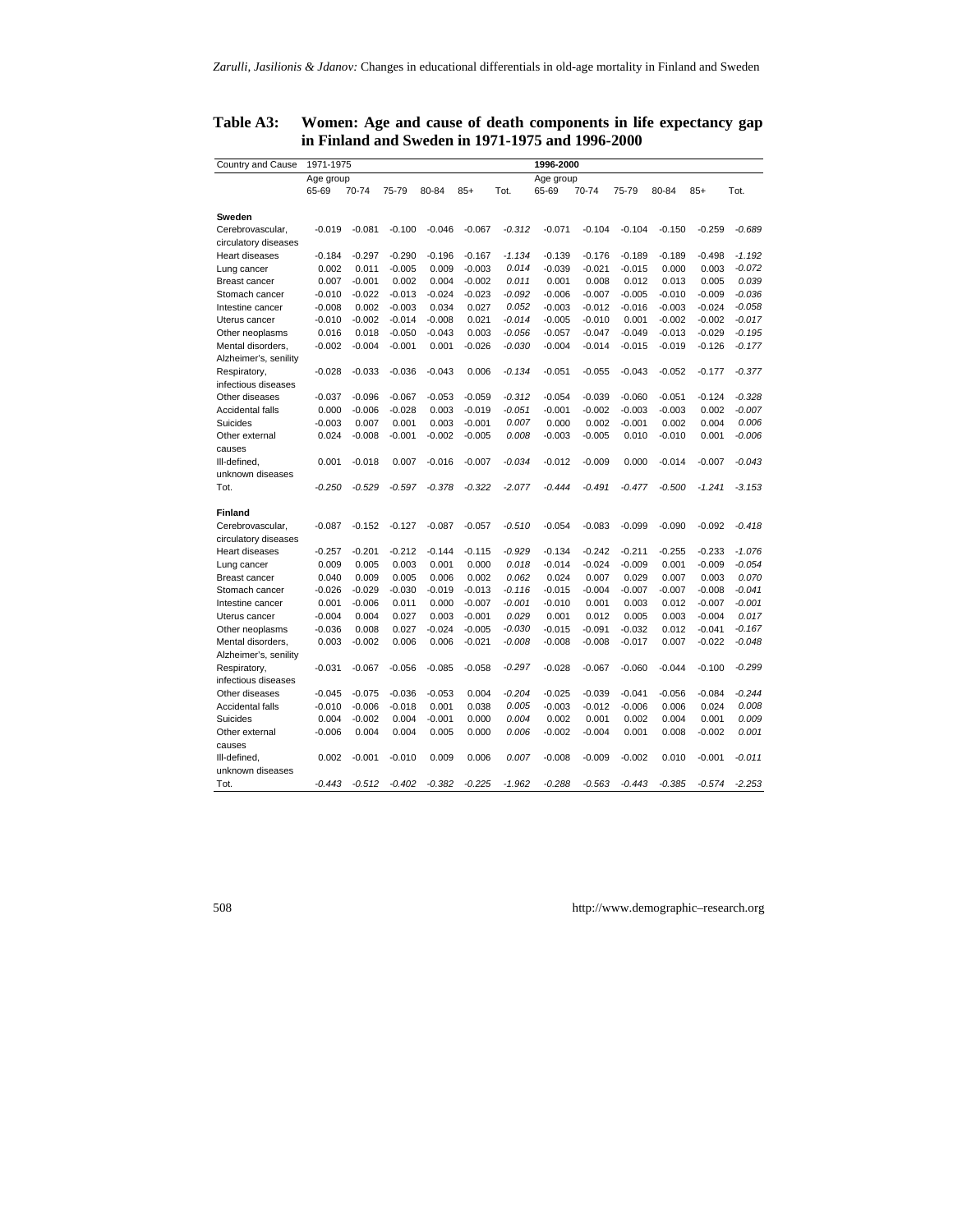# **Table A4: Changes in average inter-group difference (AID) at ages over 65 in Finland and Sweden from 1971-1975 to 1996-2000 (per 1000 person years)**

|           | Sweden |         | <b>Finland</b> |         |  |  |  |
|-----------|--------|---------|----------------|---------|--|--|--|
|           | Males  | Females | Males          | Females |  |  |  |
| 1971-1975 | 0.39   | 0.16    | 1.47           | 0.83    |  |  |  |
| 1996-2000 | 2.02   | 1.02    | 2.31           | 0.93    |  |  |  |